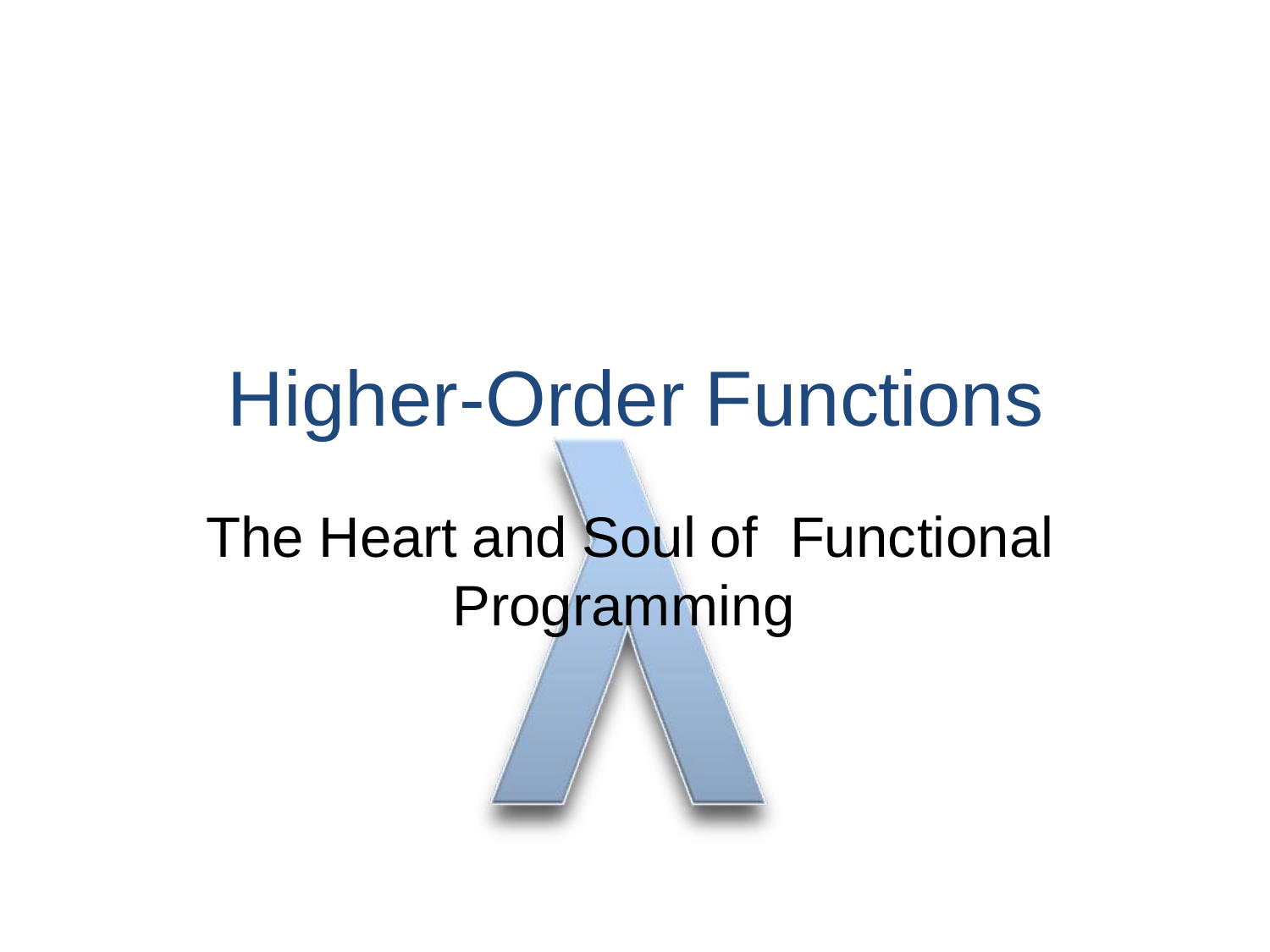#### What is a "Higher Order" Function?

A function which takes another function as a parameter.

even :: Int -> Bool even  $n = n \mod 2 == 0$ 

#### **Examples**

map even  $[1, 2, 3, 4, 5] = [False, True, False, True, False]$ filter even  $[1, 2, 3, 4, 5] = [2, 4]$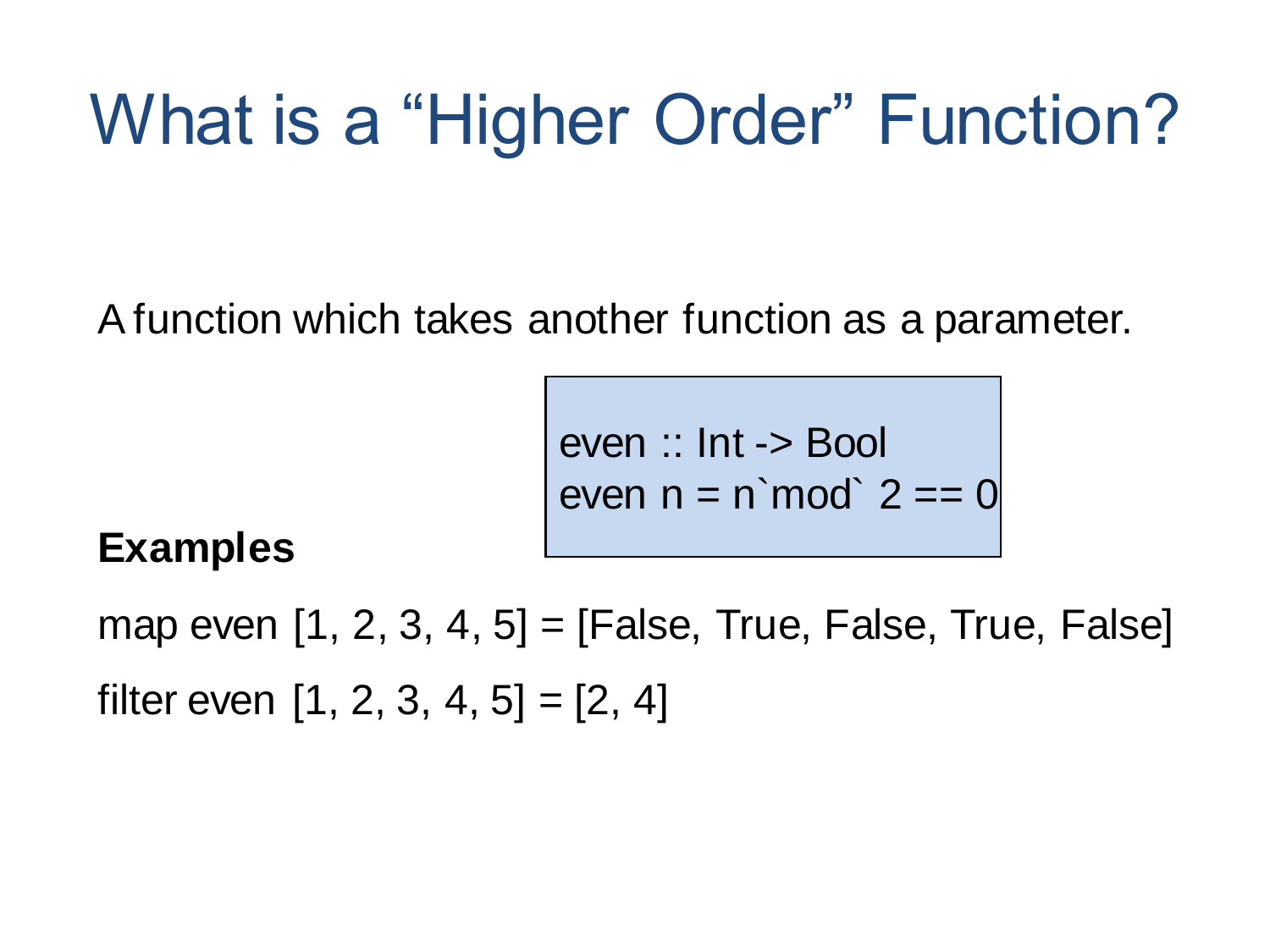### What is the Type of filter?

filter even  $[1, 2, 3, 4, 5] = [2, 4]$ 

even :: Int -> Bool filter :: ( $Int -\geq Bool$ ) ->  $[Int] -\geq [Int]$ A function type can be the type of an argument.

filter ::  $(a \rightarrow Bool) \rightarrow [a] \rightarrow [a]$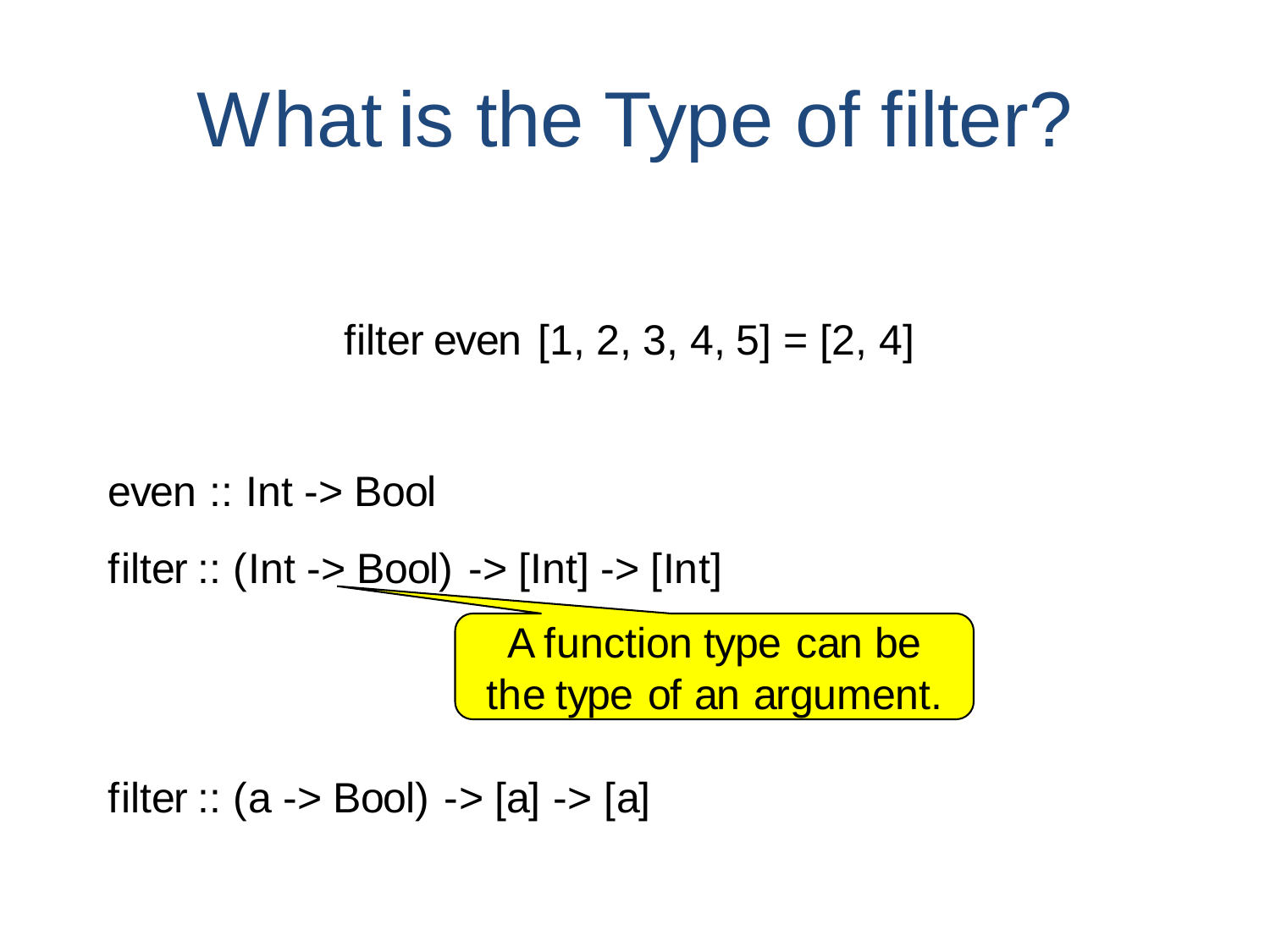# Quiz: What is the Type of map?

#### **Example**

map even  $[1, 2, 3, 4, 5] = [False, True, False, True, False]$ 

map also has a polymorphic type -- can you write it down?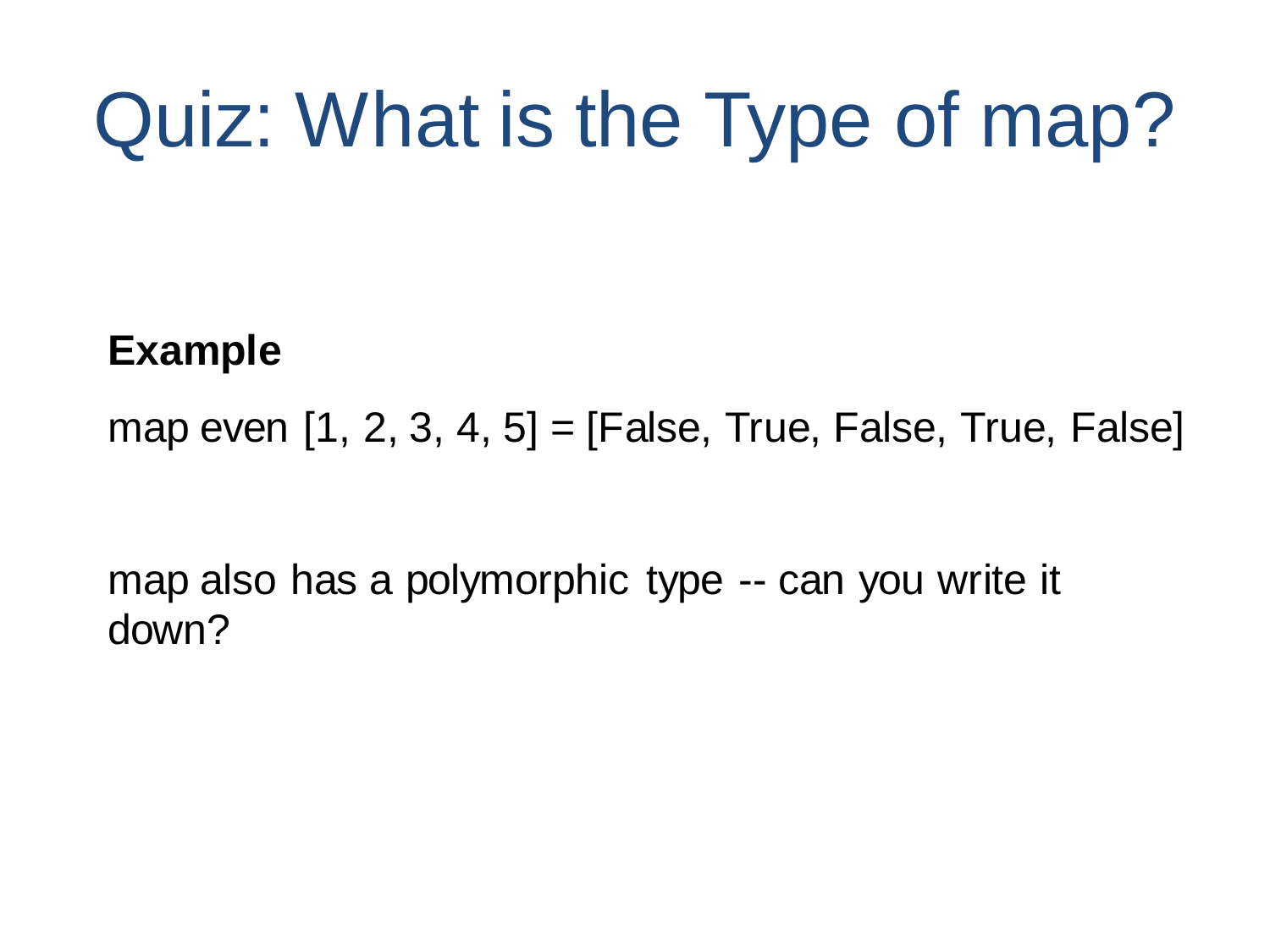# Quiz: What is the Type of map?

#### **Example**

map even  $[1, 2, 3, 4, 5] = [False, True, False, True,$ False]

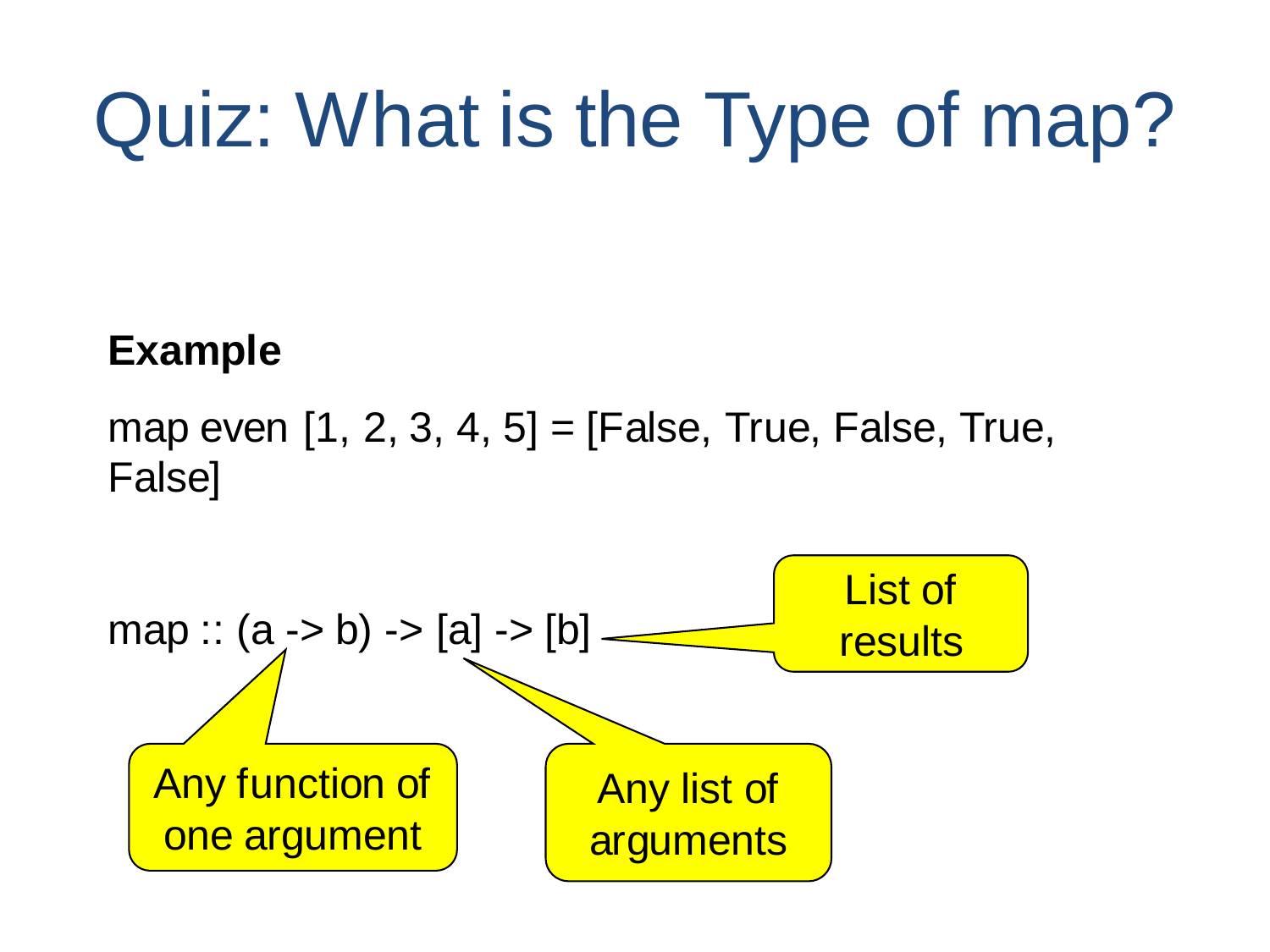#### Quiz: What is the Definition of map?

#### **Example**

map even  $[1, 2, 3, 4, 5] =$  [False, True, False, True, False]

map ::  $(a -> b) -> [a] -> [b]$  $map = ?$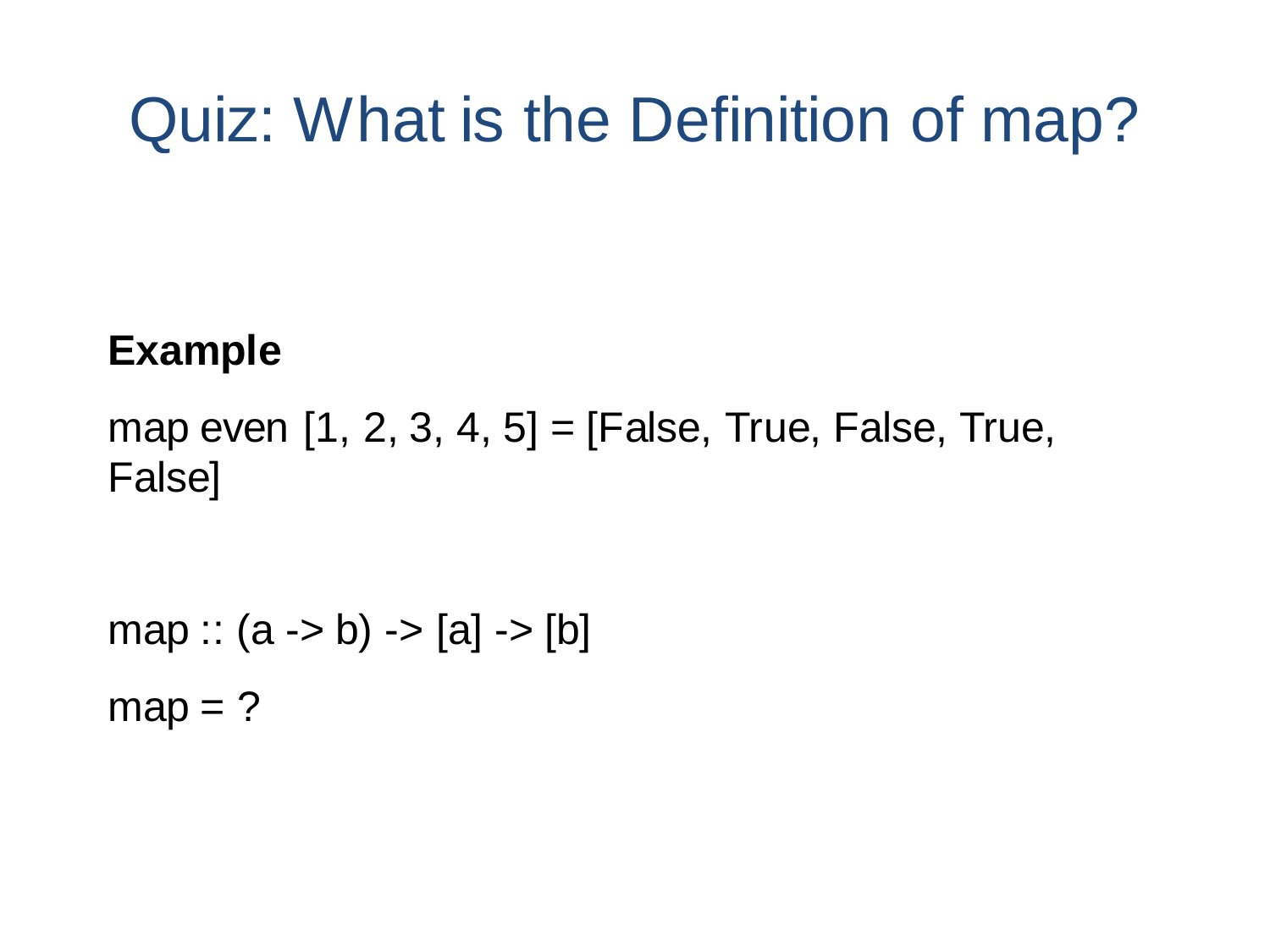#### Quiz: What is the Definition of map?

#### **Example**

map even  $[1, 2, 3, 4, 5] = [False, True, False, True,$ False]

```
map :: (a -> b) -> [a] -> [b]map f [] = []map f(x:xs) = f(x:map f xs)
```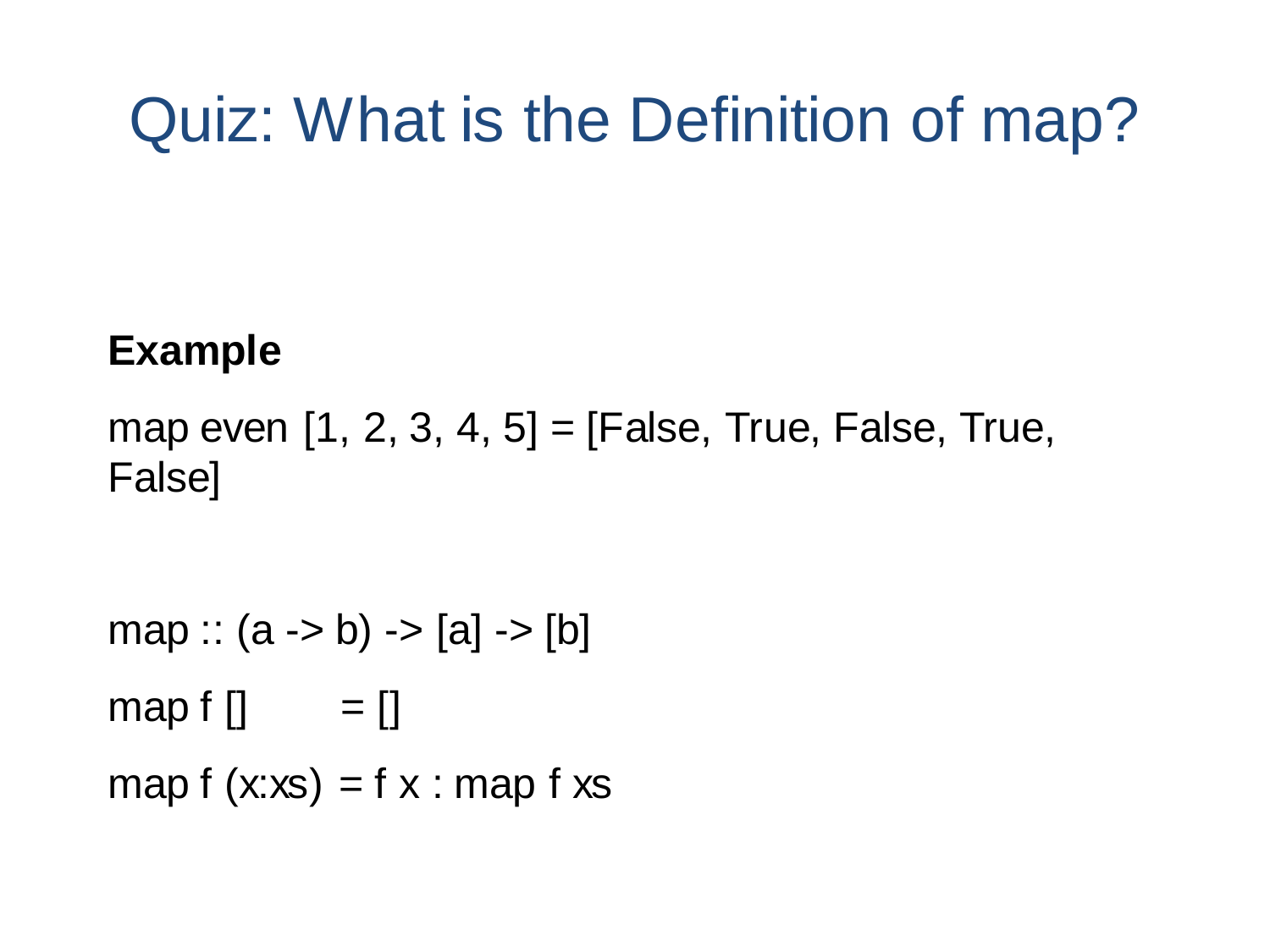#### Is this "Just Another Feature"?

# NO!!!

•Higher-order functions are the "heart and soul" of functional programming!

•A higher-order function can do *much more* than a "first order" one, because a part of its behaviour can be controlled by the caller.

•We can replace *many similar* functions by *one* higherorder function, parameterised on the differences.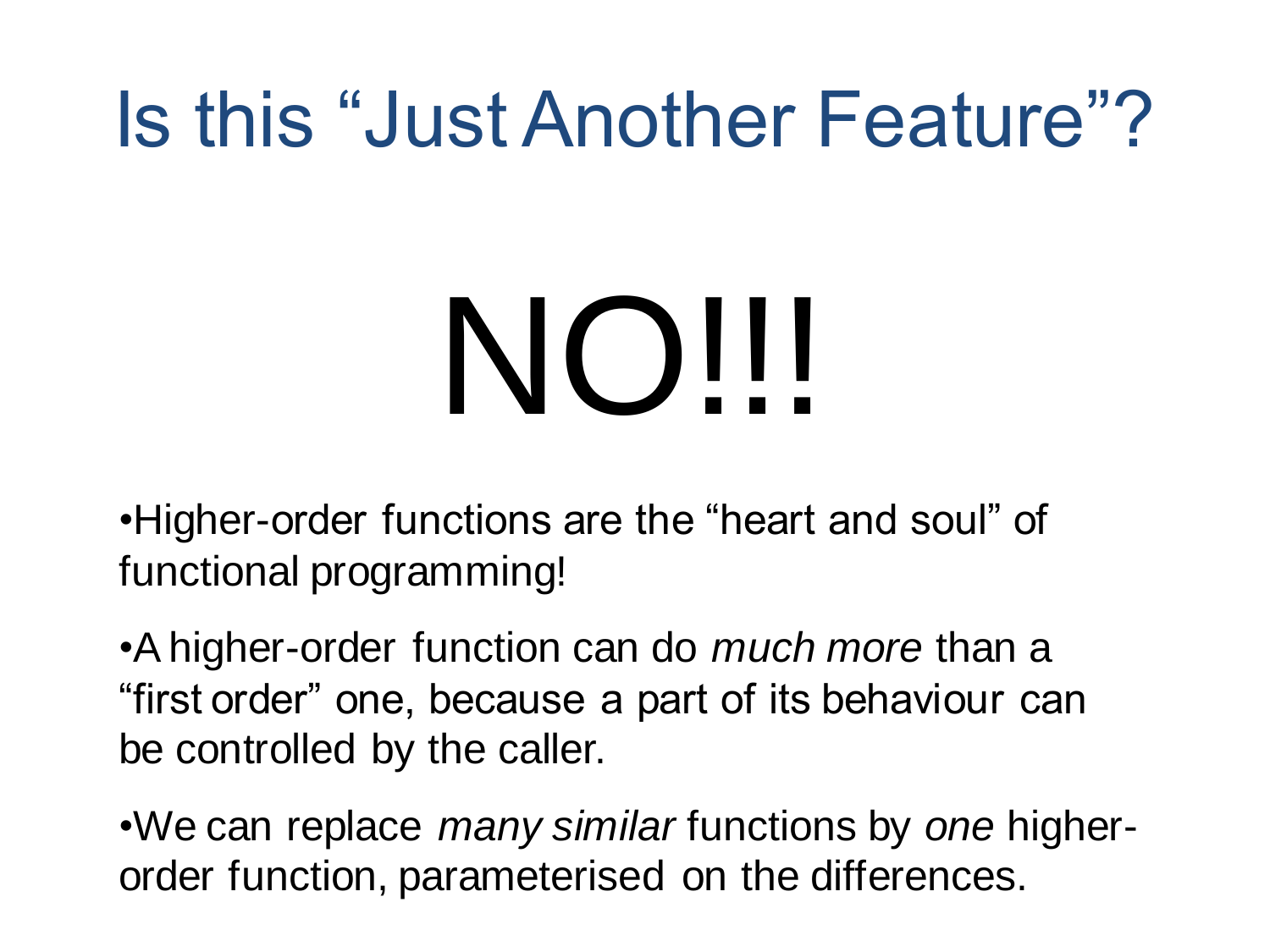# Case Study: Summing a List

$$
\begin{cases}\n\text{sum [} & = 0 \\
\text{sum (x:xs)} & = x + \text{sum xs}\n\end{cases}
$$

#### **General Idea**

Combine the elements of a list using an operator.

#### **Specific to Summing**

The operator is  $+$ , the base case returns 0.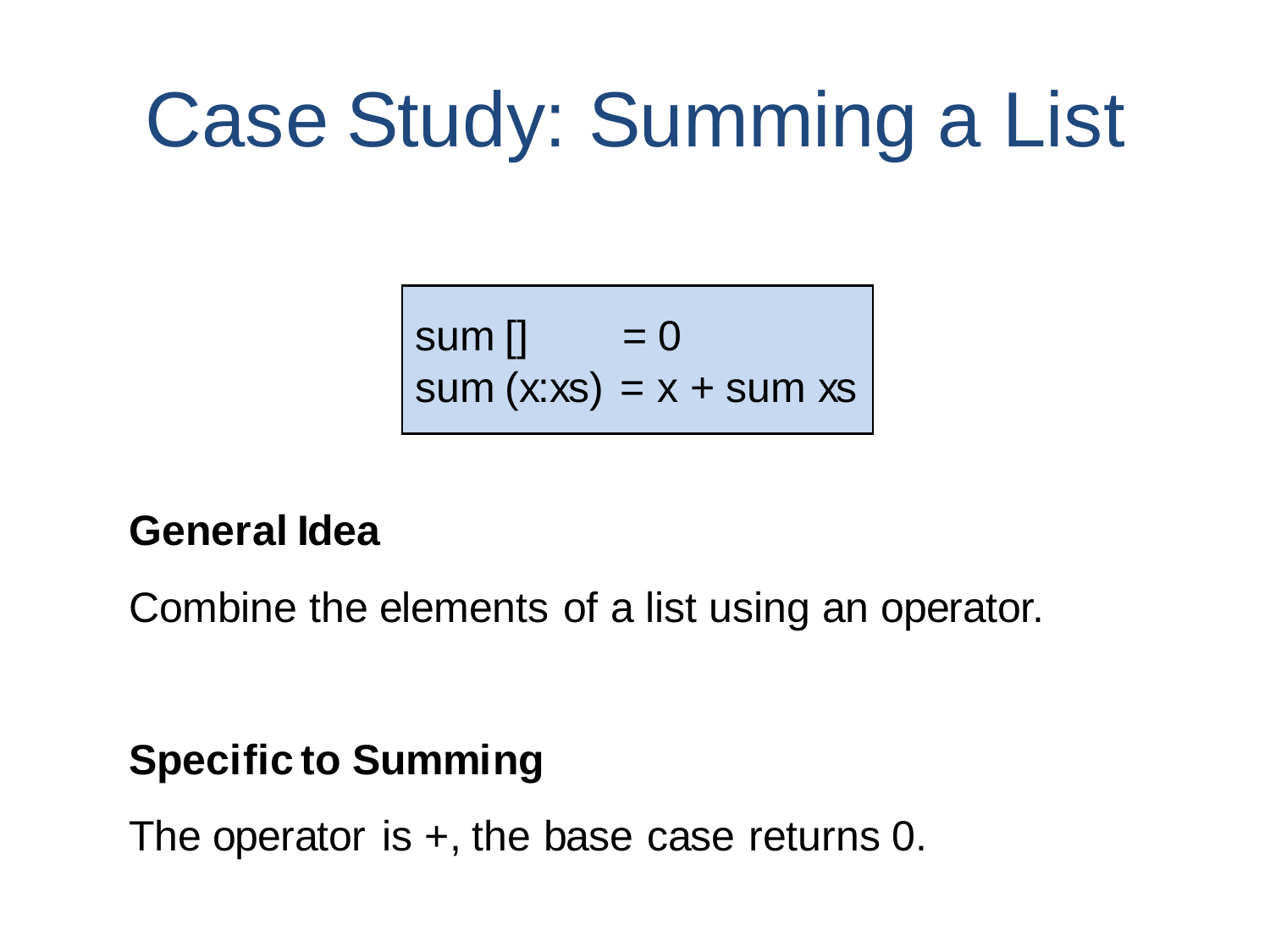### Case Study: Summing a List

sum [] = 0 sum (x:xs) = x + sum xs

Replace 0 and + by parameters -- + by a *function*.

foldr op  $z$  []  $= z$ foldr op  $z$  (x:xs) =  $x$  `op` foldr op  $z$  xs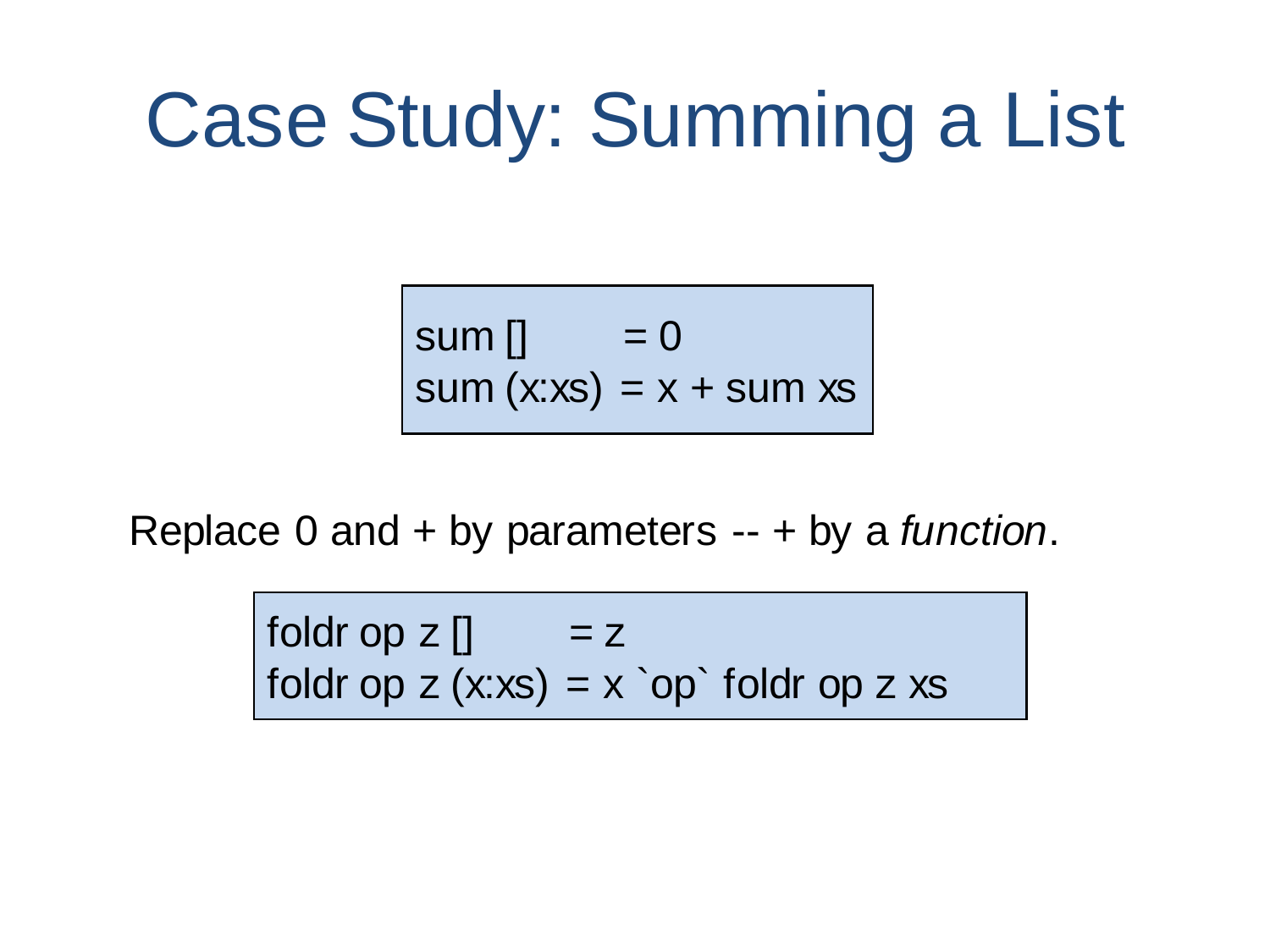### Case Study: Summing a List

**New Definition of sum**

sum  $xs =$  foldr plus 0  $xs$ 

**where** plus  $x y = x+y$ 

or just…

sum  $xs =$  foldr  $(+)$  0  $xs$ 

Just as `fun` lets a function be used as an operator, so (op) lets an operator be used as a function.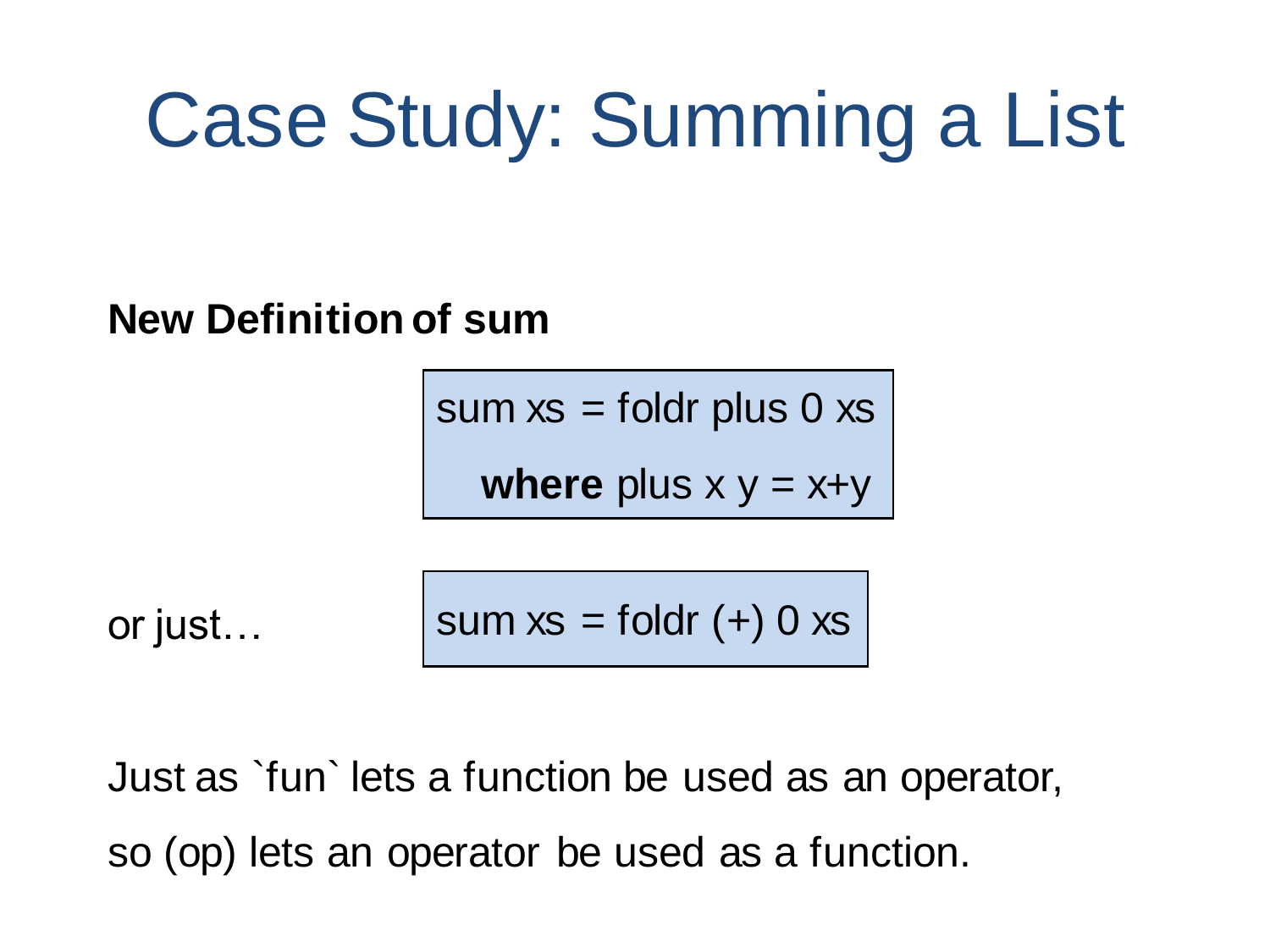### **Applications**

Combining the elements of a list is a *common* operation.

Now, instead of writing a recursive function, we can just use foldr!

| product xs                             | $=$ foldr $(*)$ 1 xs     |  |
|----------------------------------------|--------------------------|--|
| and xs                                 | $=$ foldr (&&) True $xs$ |  |
| concat xs                              | $=$ foldr $(++)$ [] $xs$ |  |
| $\Box$ maximum (x:xs) = foldr max x xs |                          |  |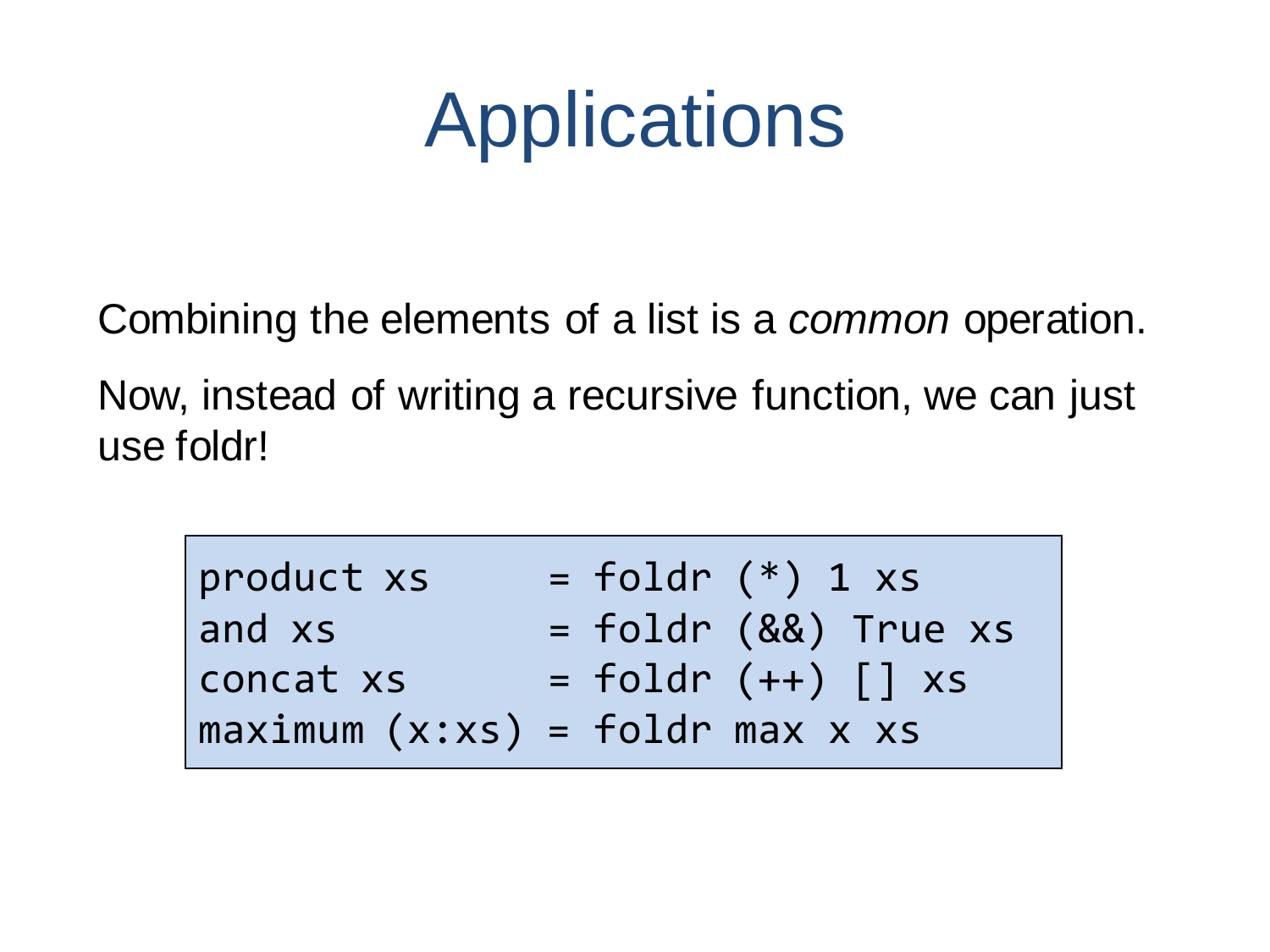

The operator ":" is replaced by  $\Psi$  and [] is replaced by z.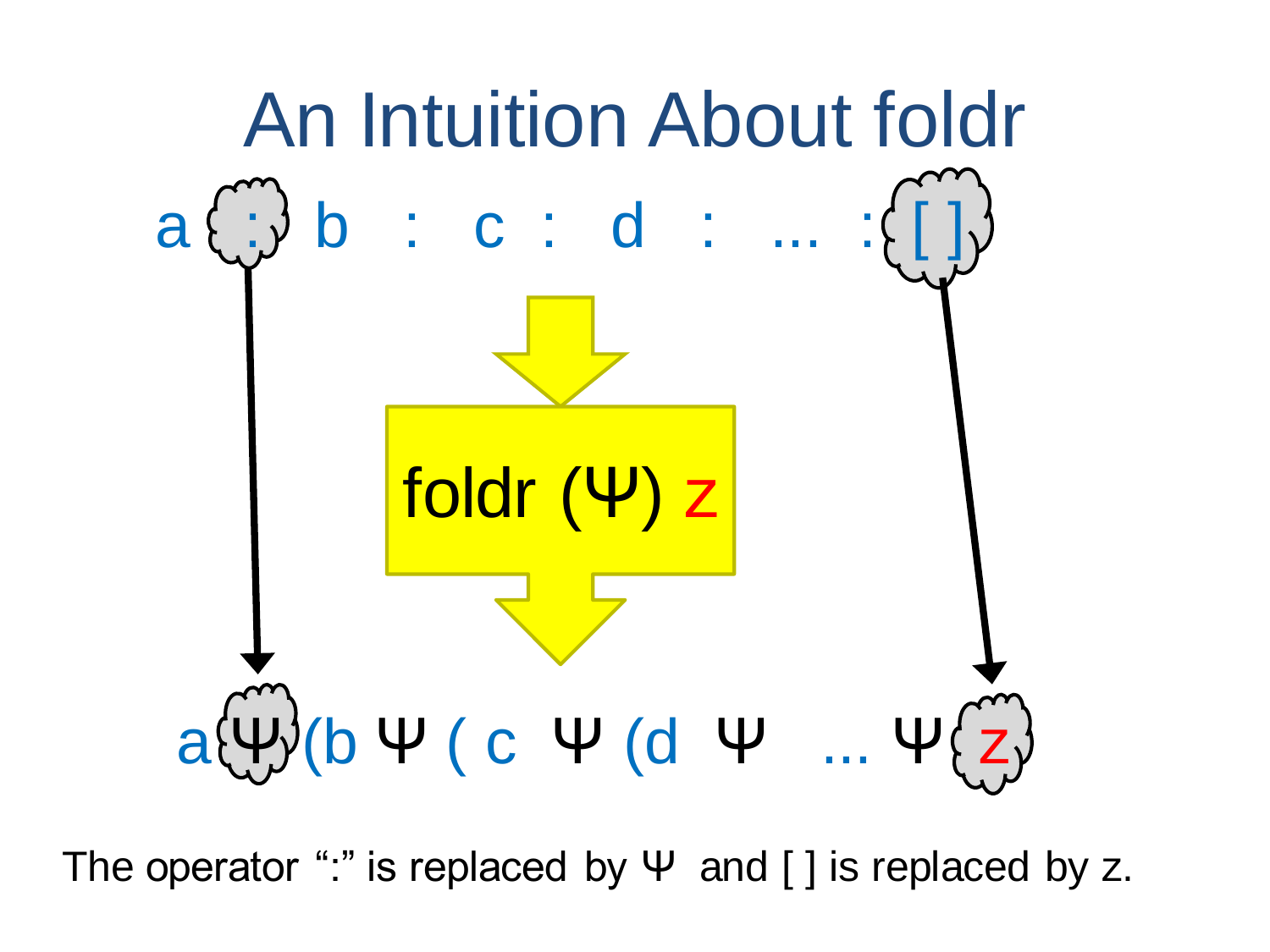#### An Intuition About foldr

foldr op  $z \mid \mid$  =  $z$ foldr op z  $(x:xs) = x$  `op' foldr op z xs

#### **Example**

foldr op z  $(a:(b:(c:[))) = a$  `op` foldr op z  $(b:(c:[))$ 

 $= a$  `op` (b `op` foldr op z  $(c:[1))$ 

 $= a$  `op` (b `op` (c `op` foldr op z []))

 $= a$  `op` (b `op` (c `op` z))

The operator ":" is replaced by `op`, [] is replaced by z.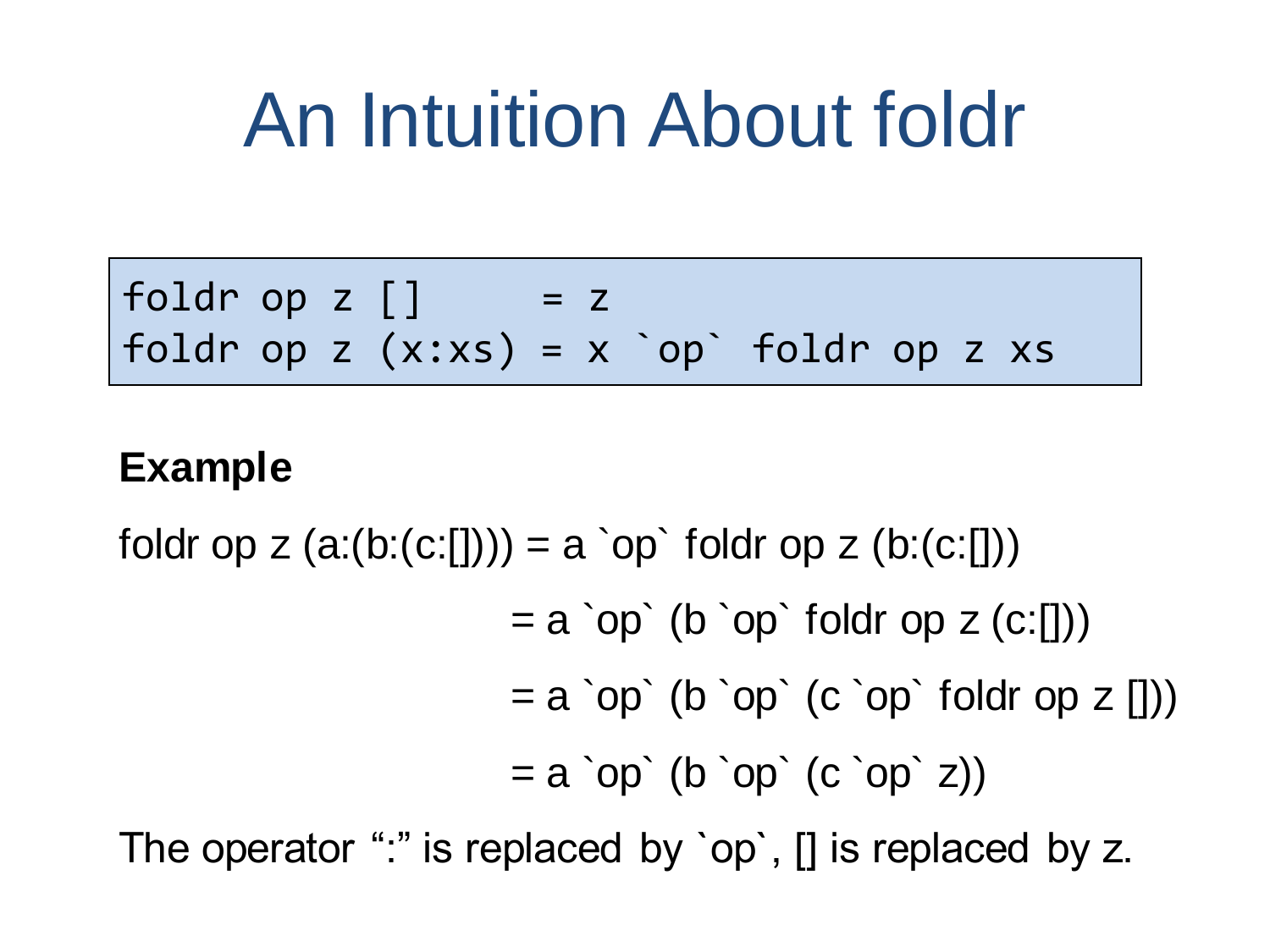

foldr (:) [ ] xs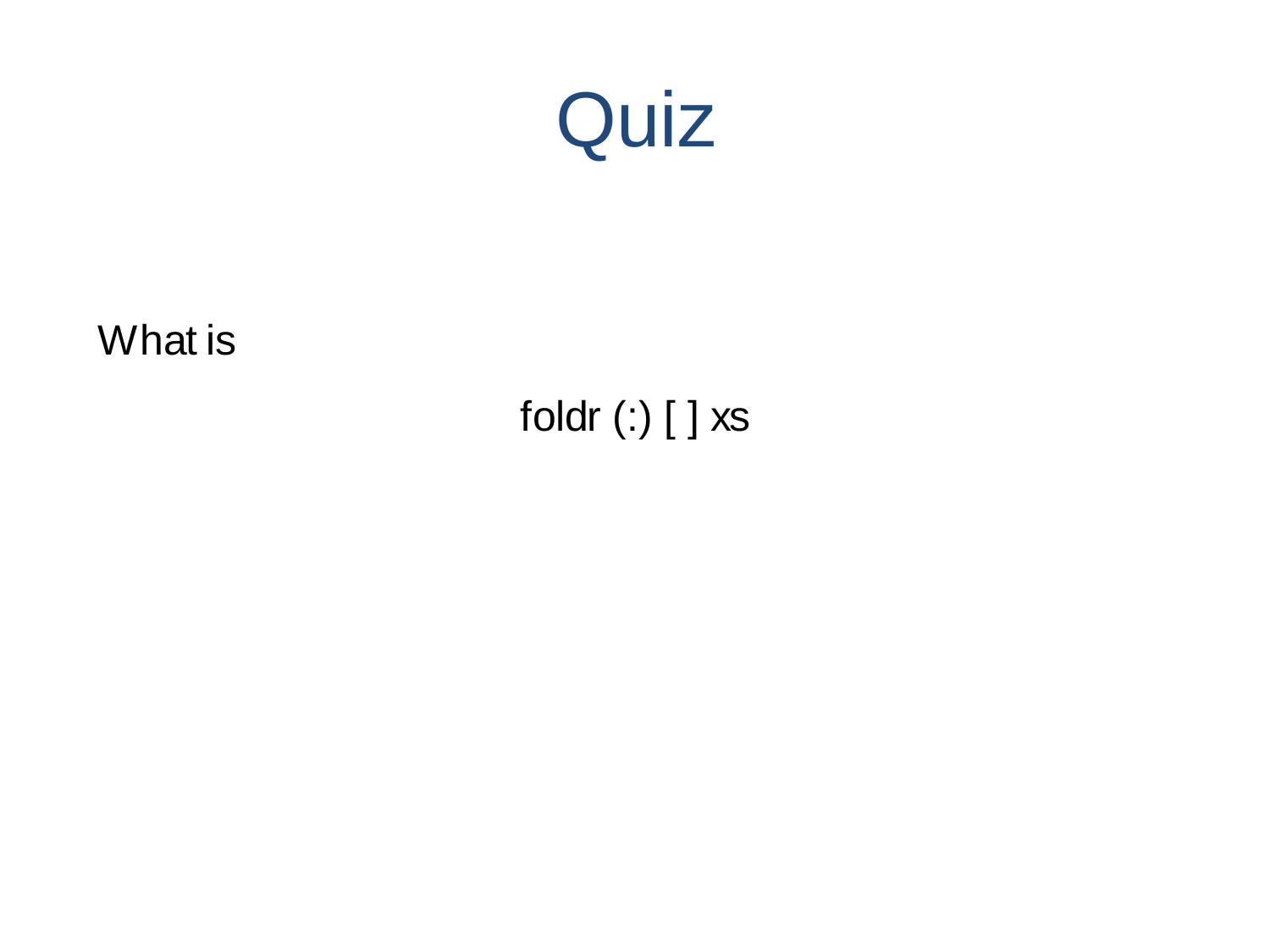

#### foldr (:) [ ] xs

#### Replaces ":" by ":", and [] by [] -- *no change*! The result is equal to xs.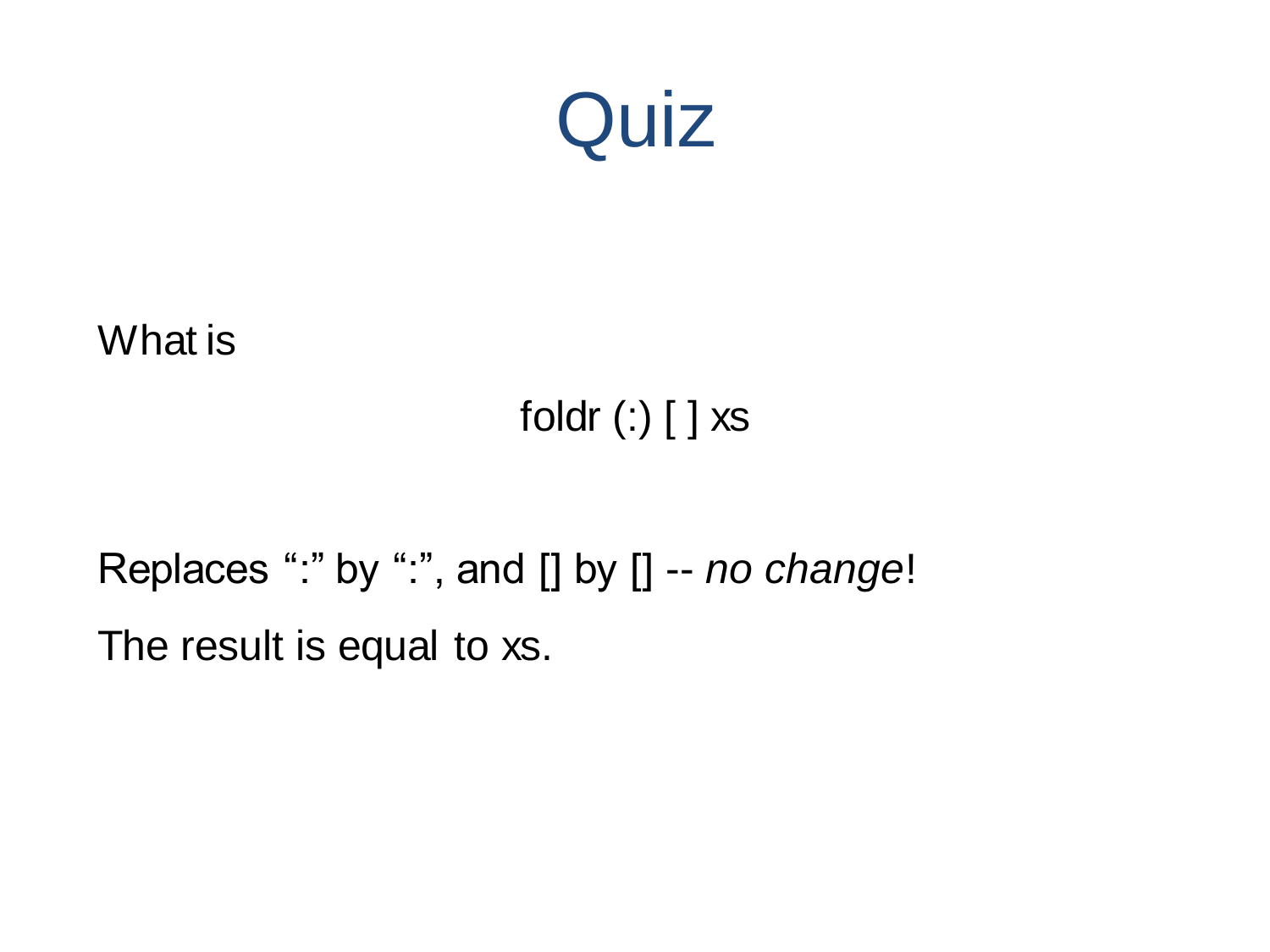

foldr (:) ys xs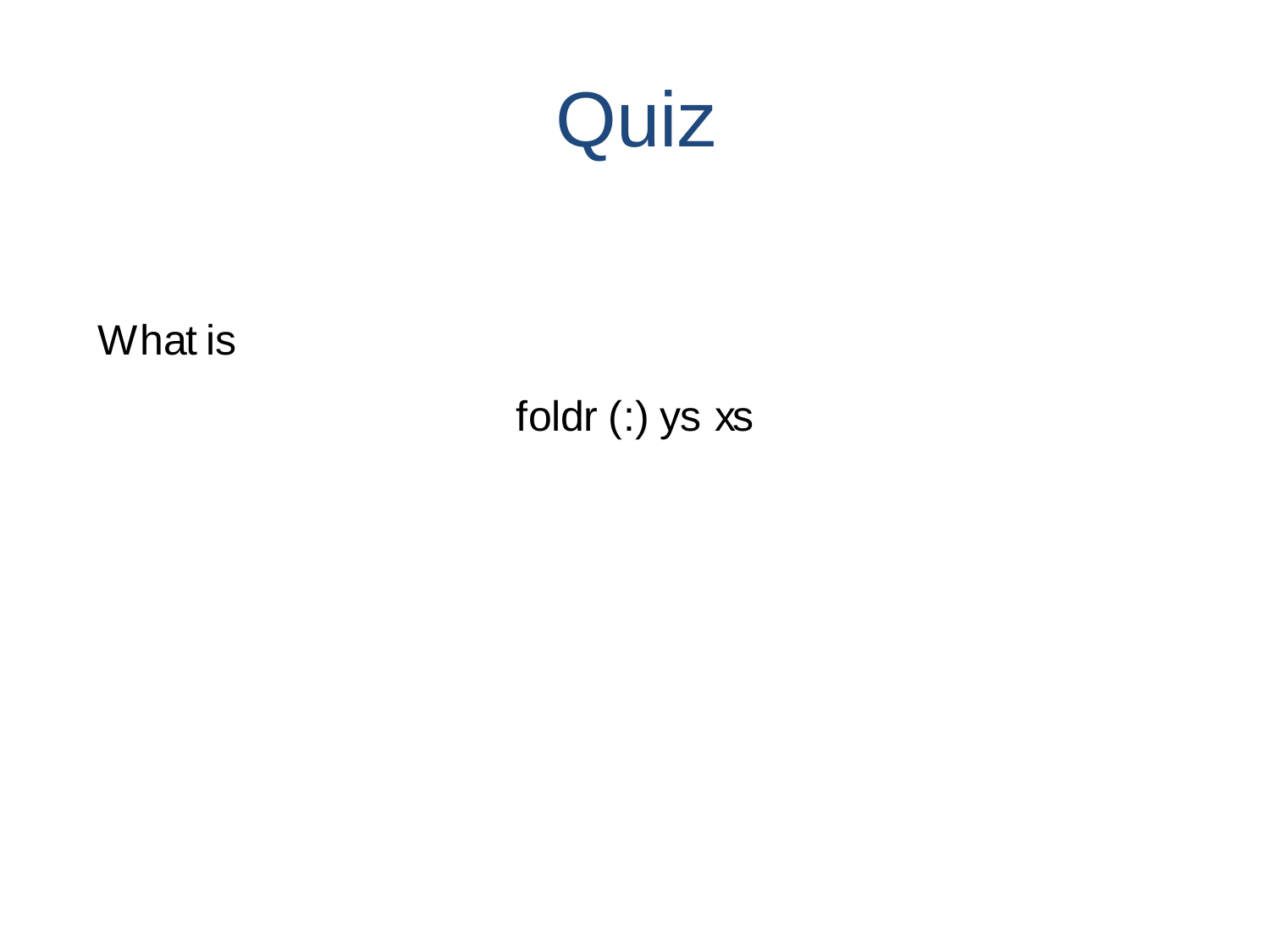

#### foldr (:) ys xs

#### foldr (:) ys (a:(b:(c:[ ])))  $= a:(b:(c:ys))$

The result is xs++ys!

 $xs++ys =$  foldr (:) ys  $xs$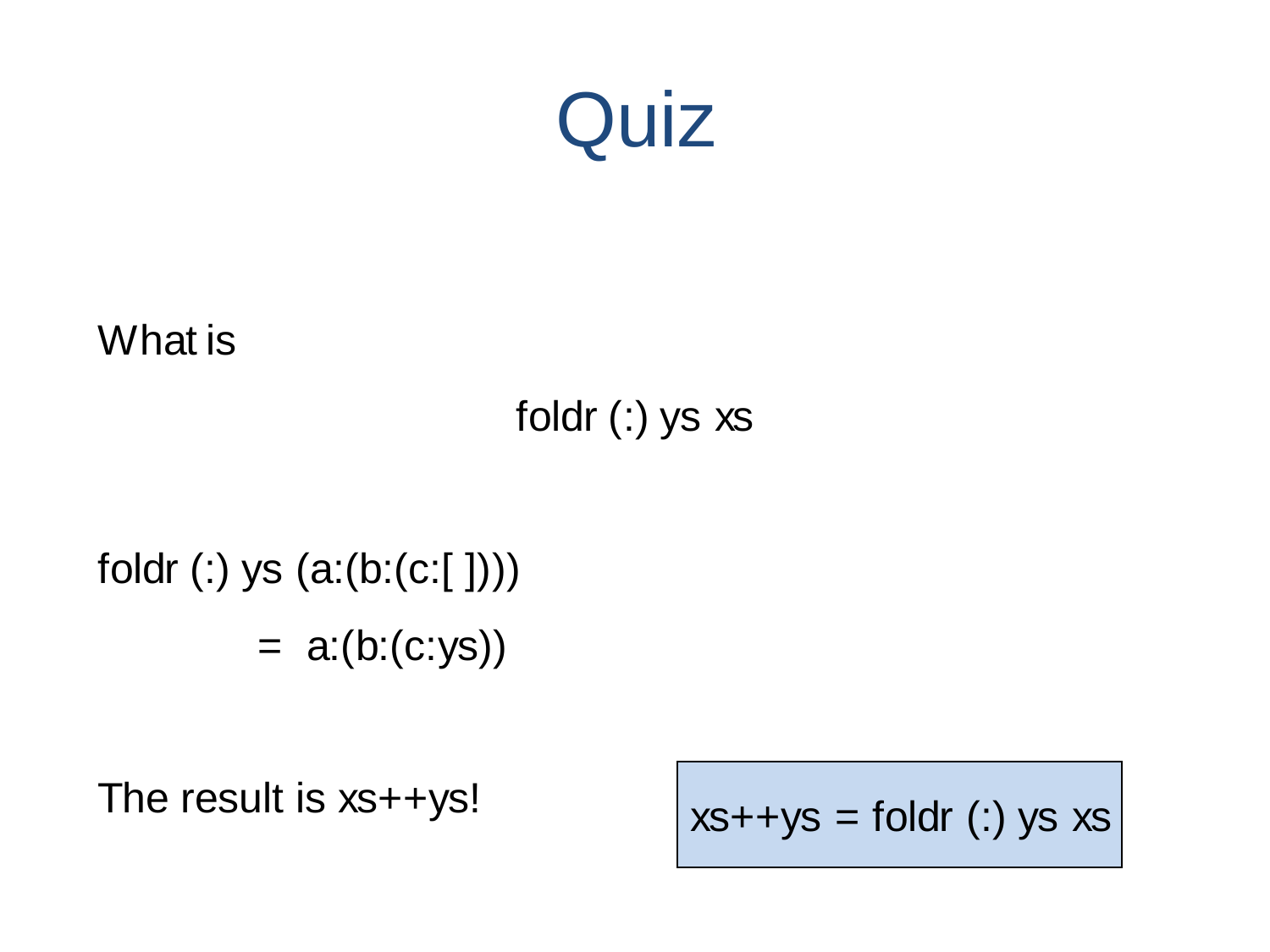

foldr snoc [] xs **where** snoc  $y$   $ys = ys++[y]$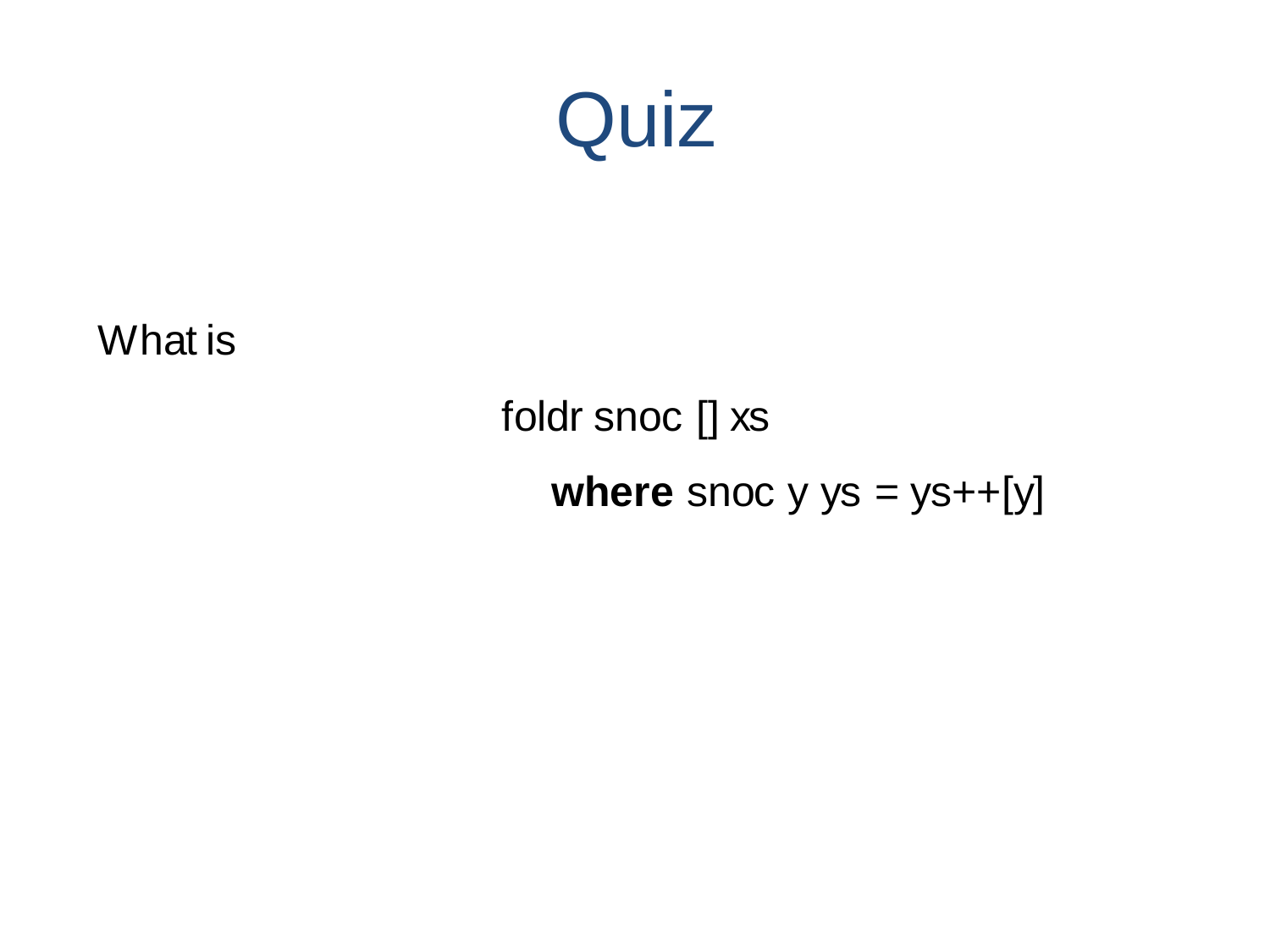

```
foldr snoc [] xs
                            where snoc y ys = ys++[y]foldr snoc [] (a:(b:(c:[])))
             = a `snoc` (b `snoc` (c `snoc` \vert \vert))
             = (([] + + [c]) + + [b] + + [a])
```
The result is reverse xs!

reverse  $xs =$  foldr snoc  $[]$  xs **where** snoc  $y$   $ys = ys++[y]$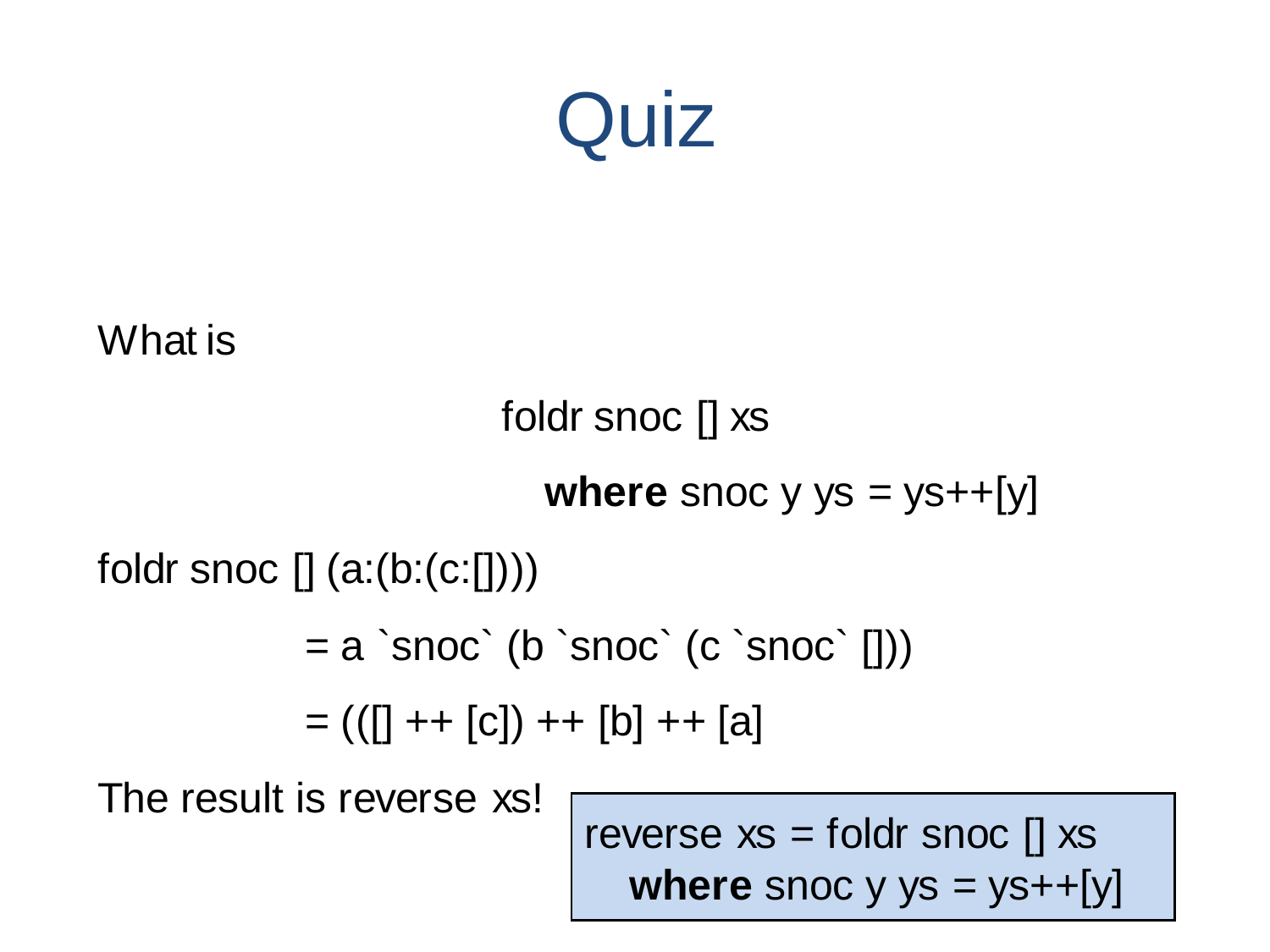$$
\lambda
$$
-expressions

reverse  $xs =$  foldr snoc  $[]$  xs **where** snoc  $y$   $ys = ys++[y]$ 

It's a nuisance to need to define snoc, which we only use once! A  $\lambda$ -expression lets us define it where it is used.

reverse xs = foldr (
$$
\lambda y
$$
 ys -> ys++[y]) [] xs

On the keyboard:

reverse  $xs = foldr$  (\y ys -> ys++[y]) [] xs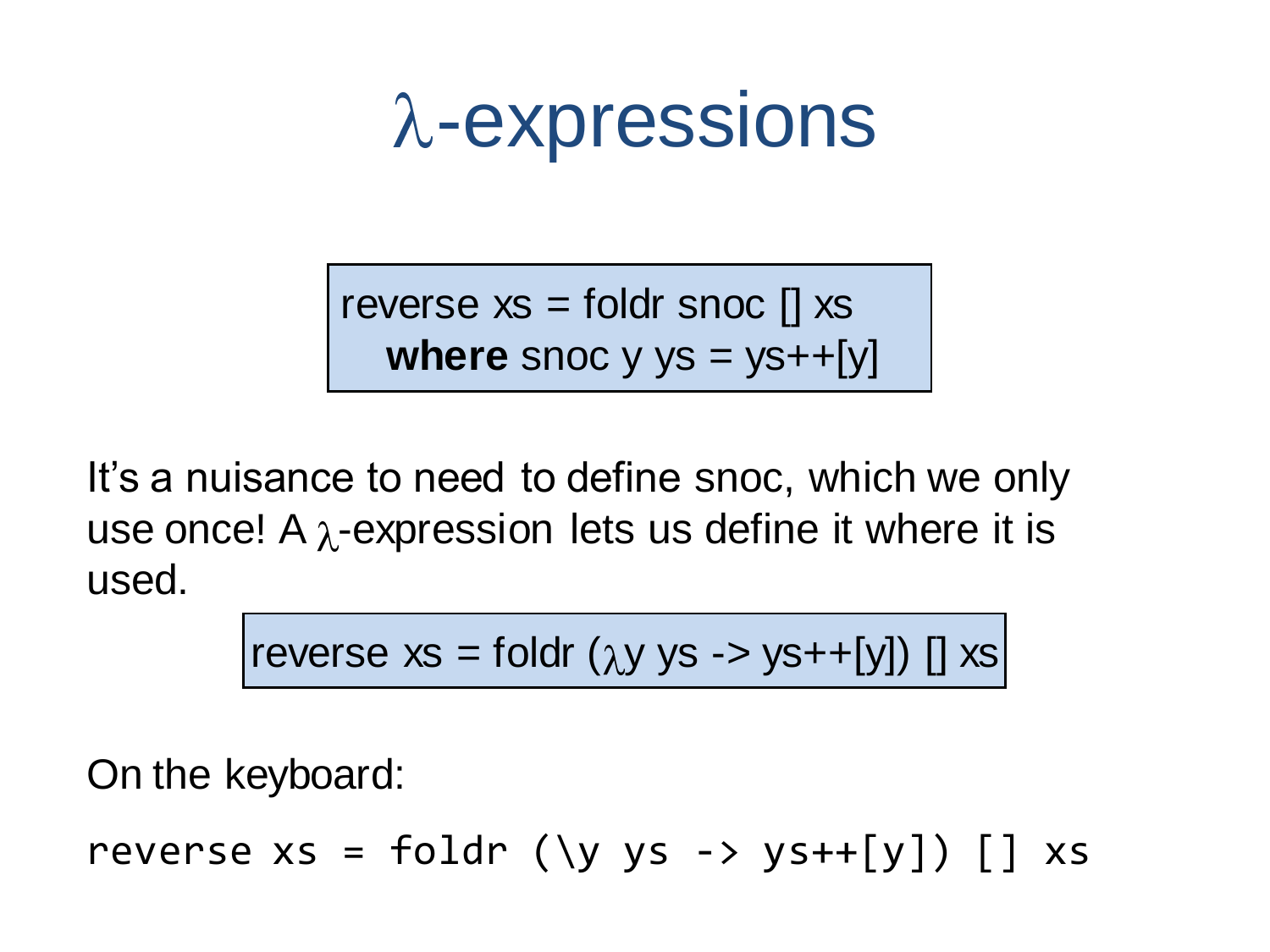# Defining unlines

unlines  $\lceil "abc", "def", "ghi"] = "abc\ndef\nghi\'n"$ 

unlines  $[xs,ys,zs] = xs + "n" + (ys ++ "n" + + (zs ++ "n" ++ (z')')$ 

unlines xss = foldr  $(\lambda x s y s - x s + f''(n'' + y s)$  [] xss

#### **Just the same as**

unlines  $xs =$  foldr join  $[]$  xss

**where** join xs ys = xs ++ "\n" ++ ys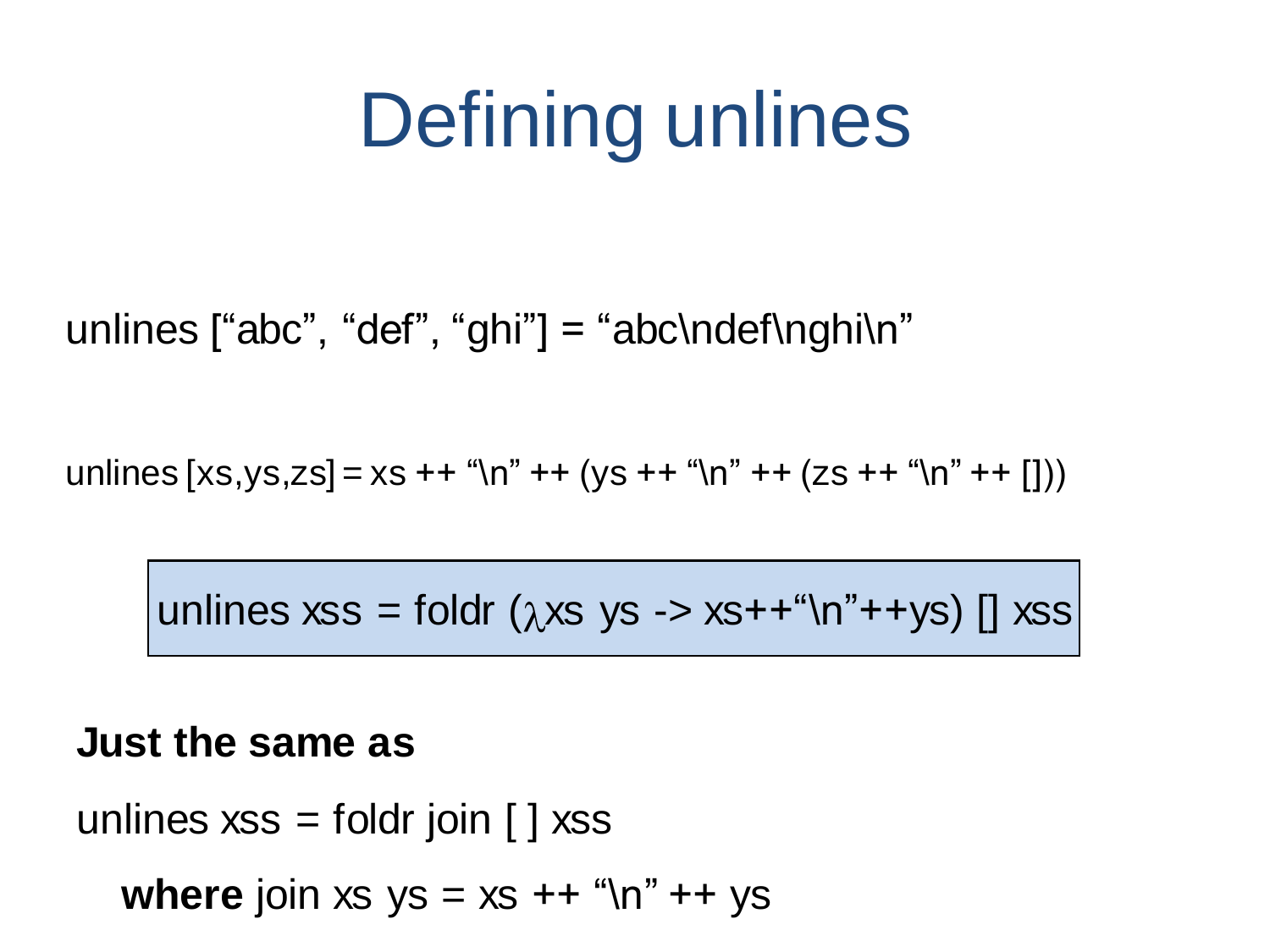#### Further Standard Higher-Order **Functions**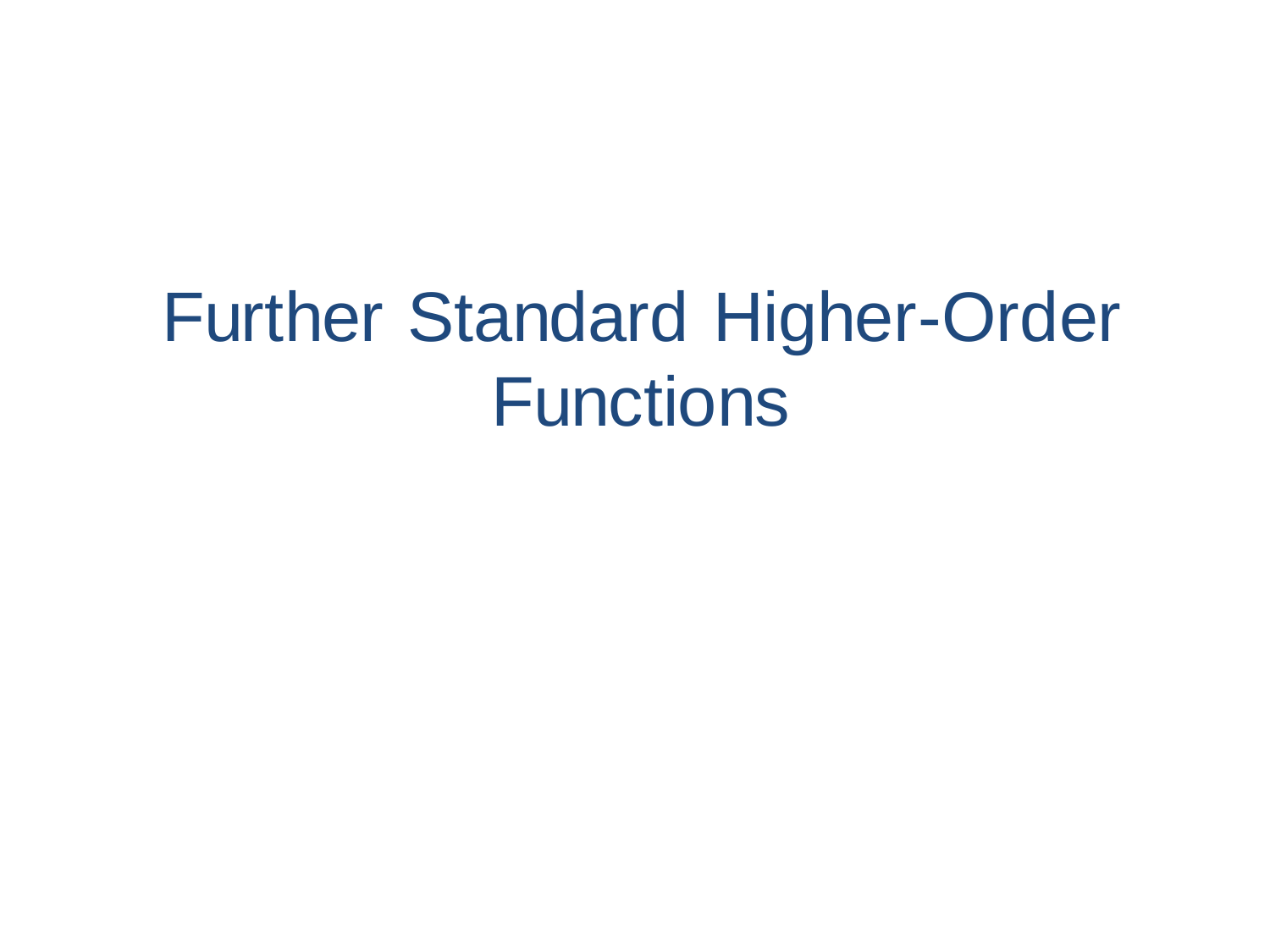### Another Useful Pattern

Example: takeLine "abc\ndef" = "abc"

used to define lines.

takeLine [] = [] takeLine (x:xs) | x/=´\n´ = x:takeLine xs | otherwise = []

#### **General Idea**

Take elements from a list while a condition is satisfied.

#### **Specific to takeLine**

The condition is that the element is not  $\gamma$ n'.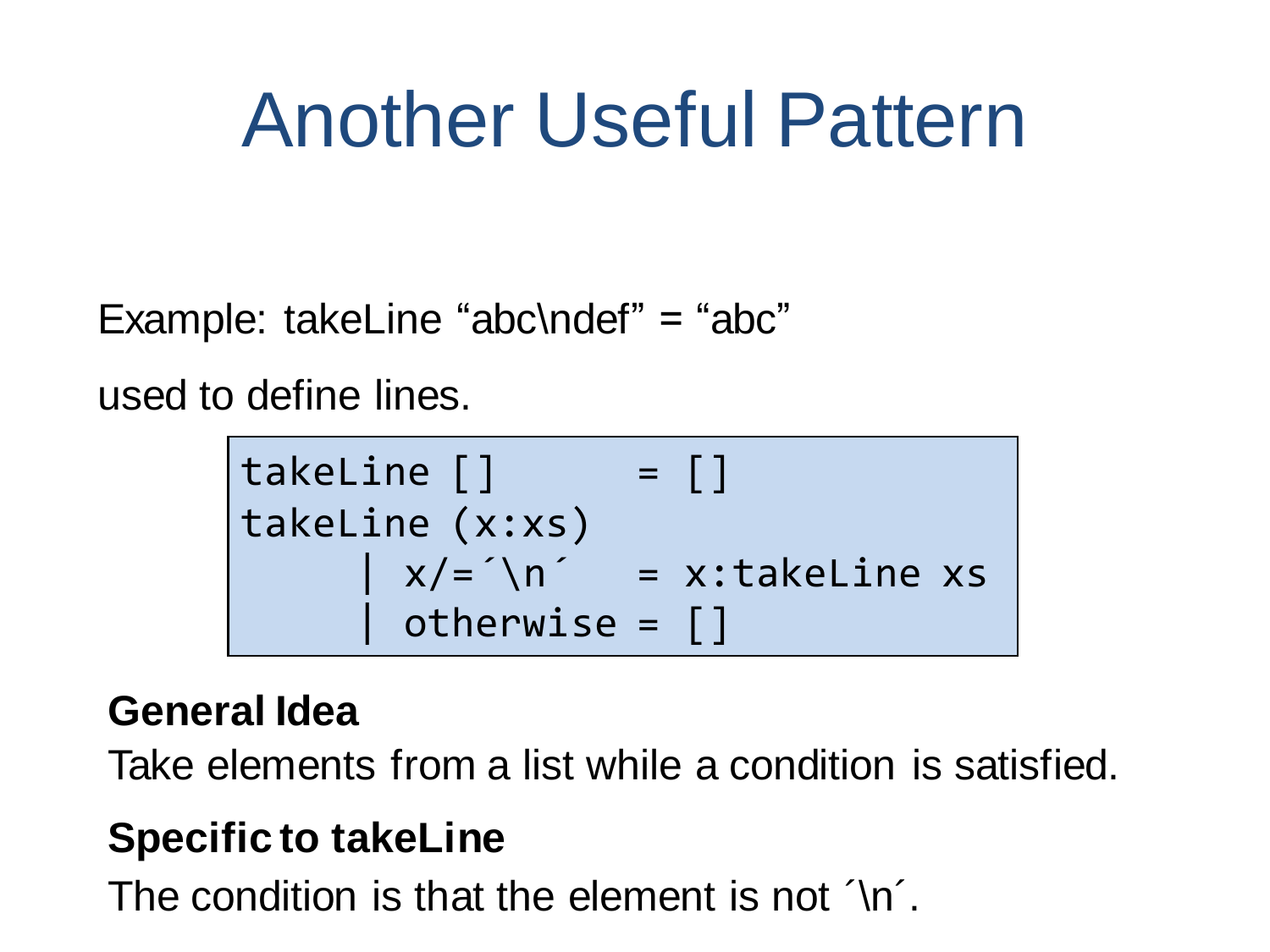### Generalising takeLine



takeWhile p [] = [] takeWhile p (x:xs) | p x = x : takeWhile p xs | otherwise = []

#### **New Definition**

takeLine  $xs = takeWhite$  ( $\lambda x \rightarrow x = \ln'$ ) xs

*or* takeLine  $xs = takeWhite(e^{-\ln}) xs$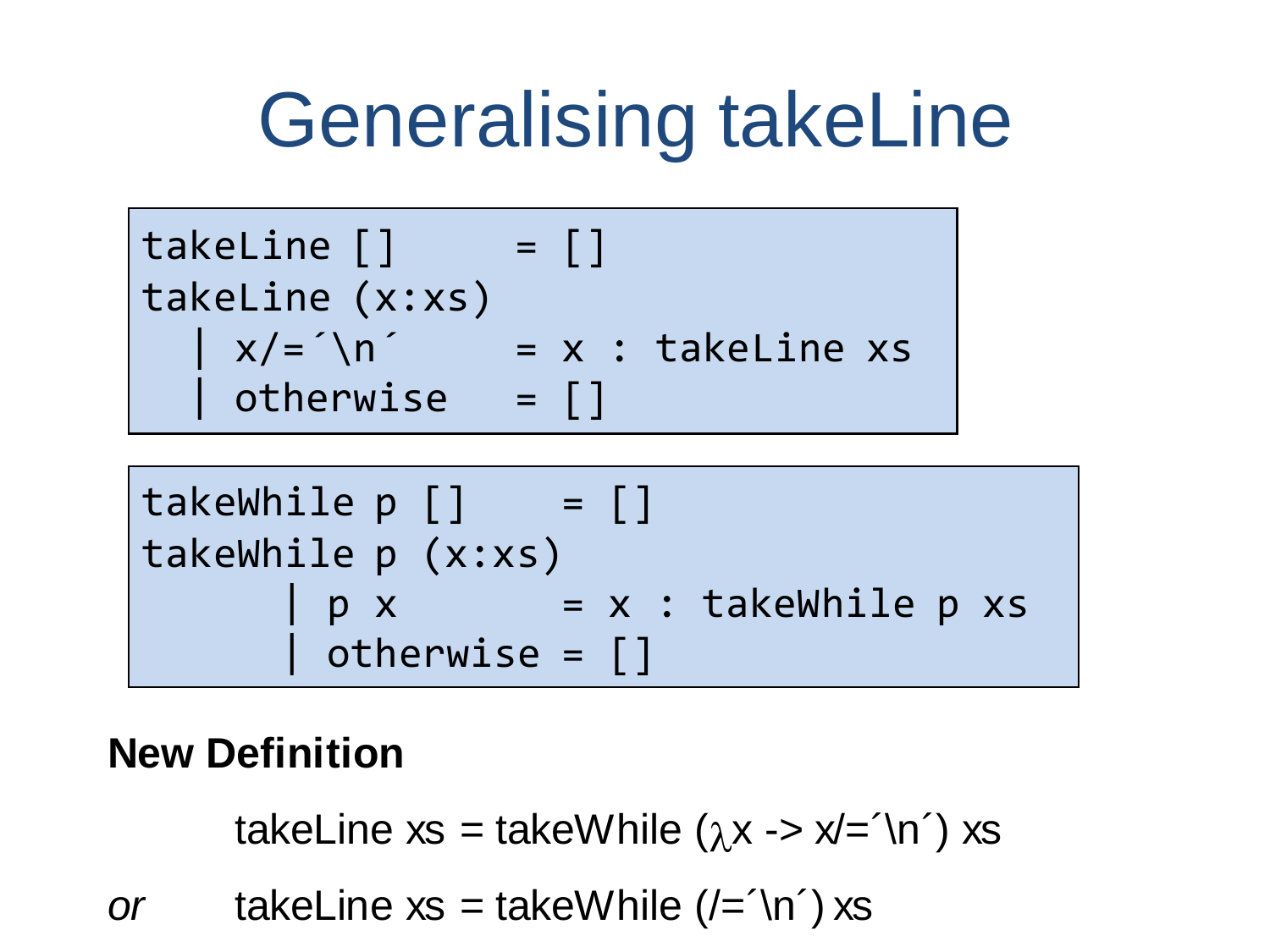#### Notation: Sections

As a shorthand, an operator with *one* argument stands for a function of the other…

- map  $(+1)$   $[1,2,3] = [2,3,4]$
- filter  $(<0)$  [1,-2,3] = [-2]
- takeWhile  $(0<)$  [1,-2,3] = [1]

$$
(a\overline{a}) b = a\overline{a}b
$$

$$
(a\overline{a}) b = b\overline{a}a
$$

Note that expressions like (\*2+1) are not allowed.

Write  $\lambda x \rightarrow x^*2+1$  instead.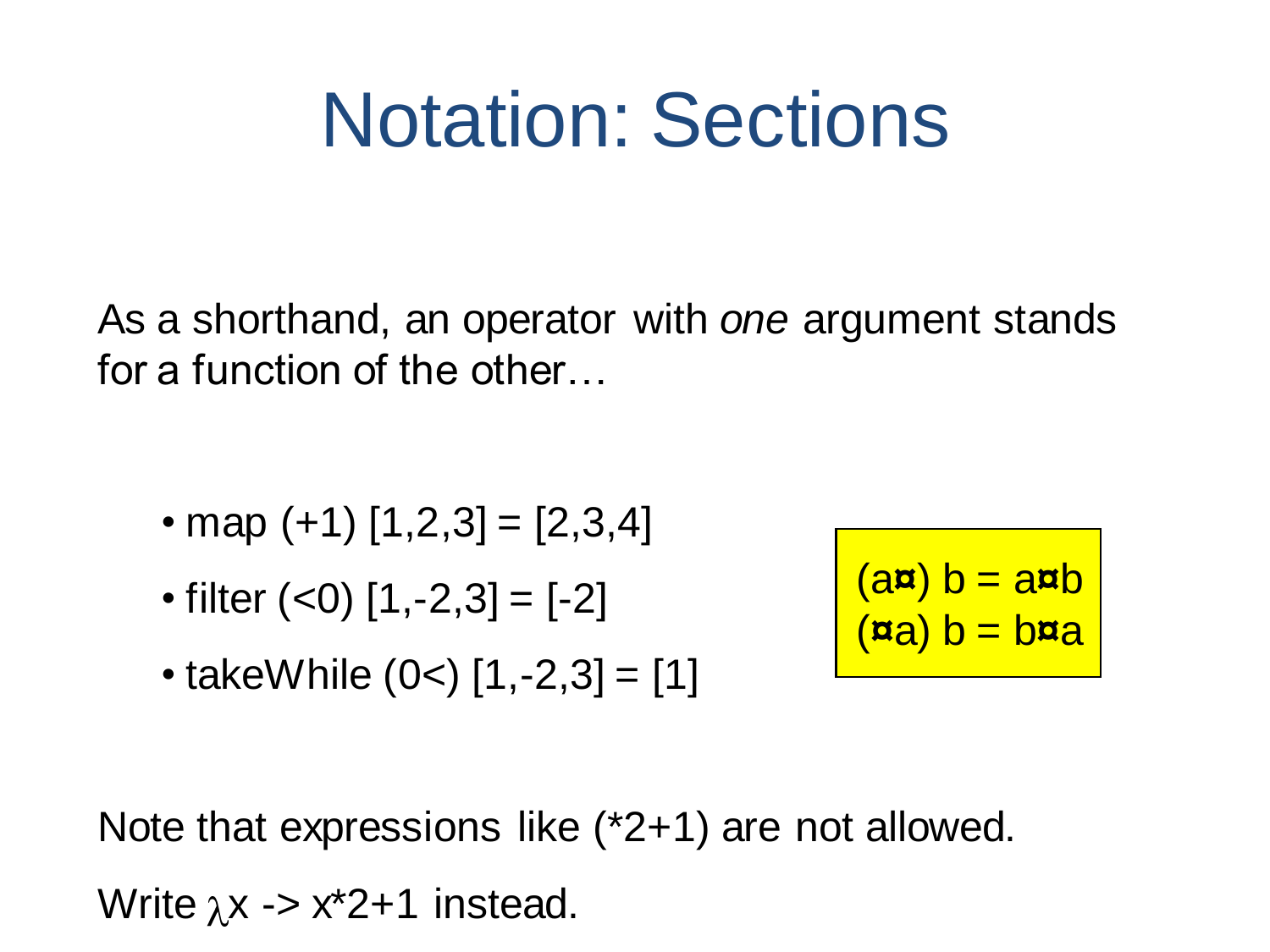# Defining lines

We use

• takeWhile p xs -- returns the longest *prefix* of xs

-- whose elements satisfy p.

• drop While p xs -- returns the rest of the list.

 $\text{lines } [] = []$ lines  $xs =$  takeWhile  $($ /= $\ln$  $)$  xs : lines (tail (dropWhile  $($ /= $\ln$ ) xs))

- **General idea** Break a list into segments whose elements share some property.
- **Specific to lines** The property is: "are not newlines".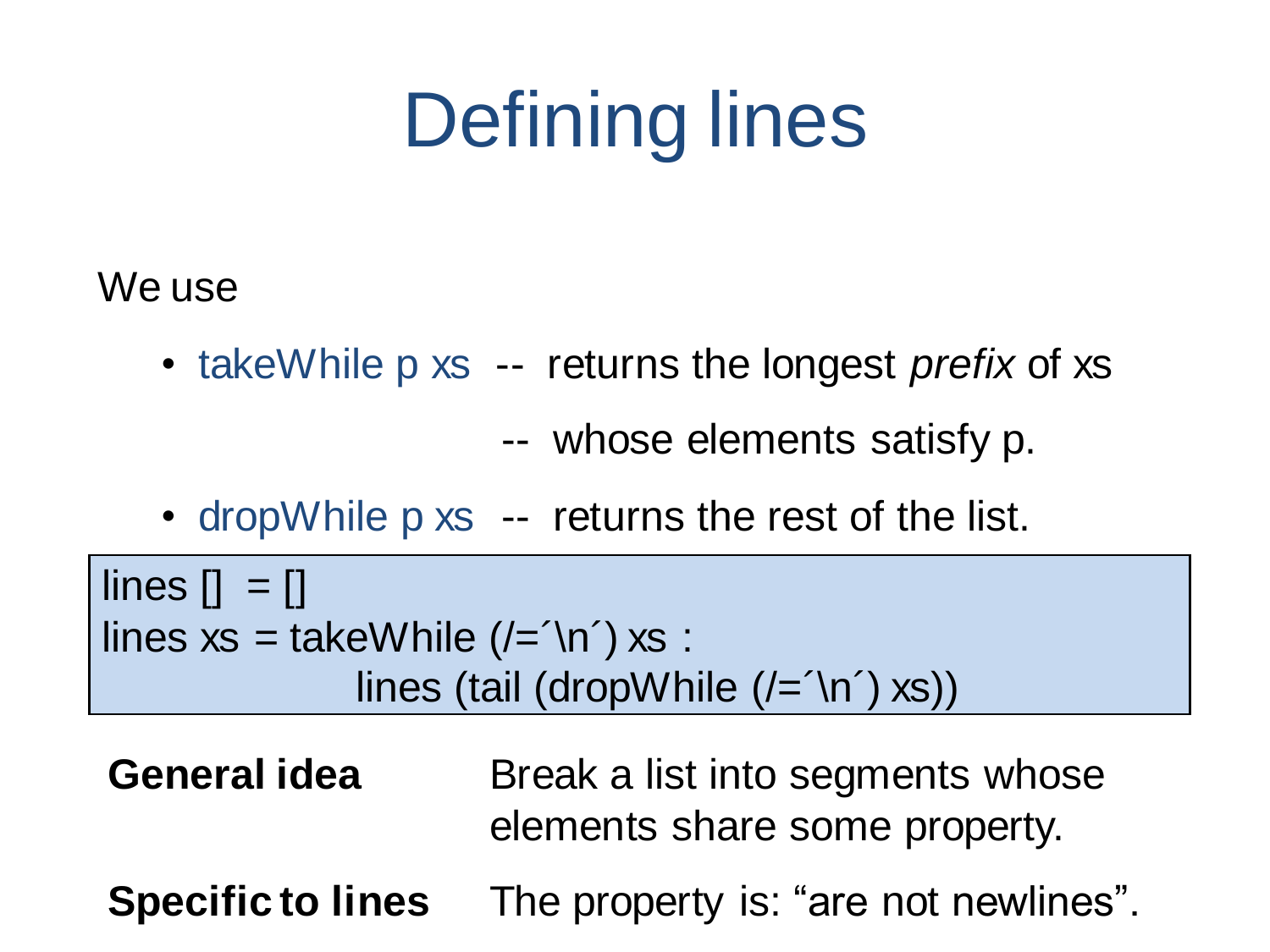#### Quiz: Properties of takeWhile and dropWhile

takeWhile, dropWhile  $\therefore$  (a -> Bool) -> [a] -> [a]

Can you think of a property that connects takeWhile and dropWhile?

**Hint**: Think of a property that connects take and

drop

Use **import**  Text.Show.Functions

prop\_TakeWhile\_DropWhile  $\tilde{p}$  xs = takeWhile p  $xs ++$  dropWhile p  $xs == (xs :: [Int])$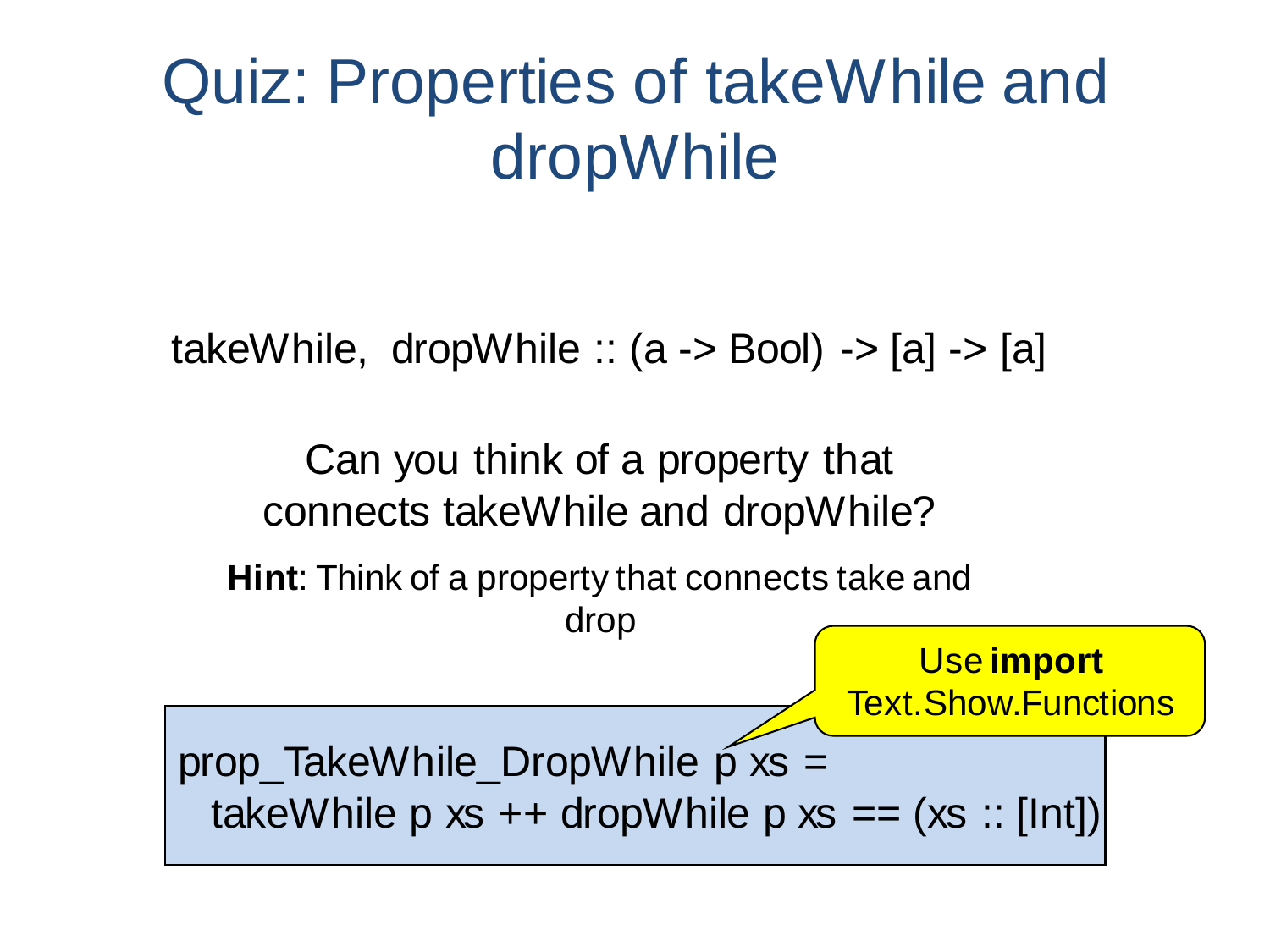### Generalising lines

segments 
$$
p[] = []
$$

\nsegments  $p \times s = \text{takeWhile } p \times s :$ 

\nsegments  $p \times s = \text{takeWhile } p \times s$ 

#### **Example**

segments (>=0) [1,2,3,-1,4,-2,-3,5]

 $=$  [[1,2,3], [4], [], [5]]

segments is not a standard function.

lines  $xs = segments$  (/= $\ln$ ) xs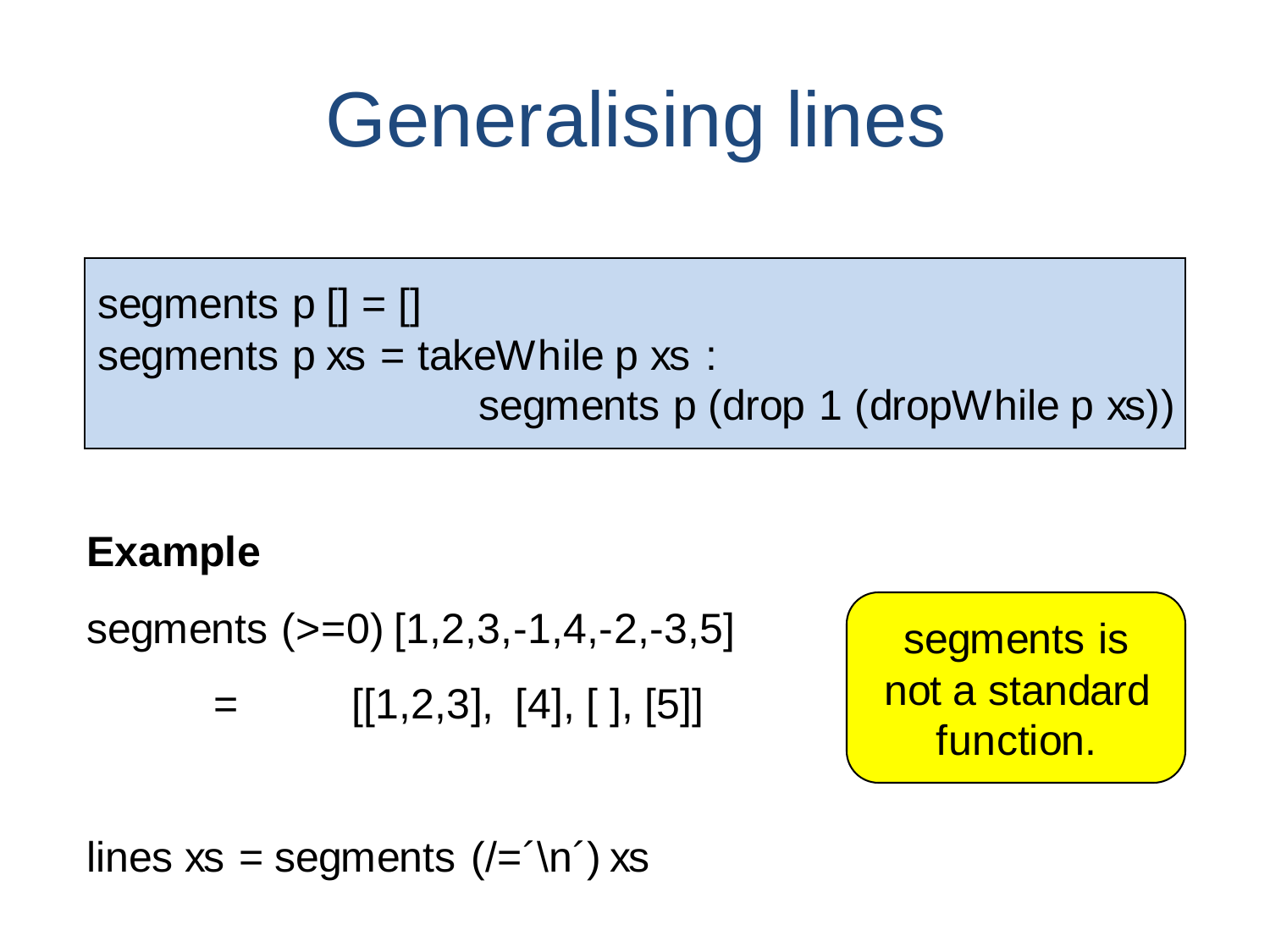### Quiz: Comma-Separated Lists

Many Windows programs store data in files as "comma separated lists", for example

1,2,hello,4

Define commaSep :: String -> [String] so that

commaSep "1,2,hello,4" == ["1", "2", "hello", "4"]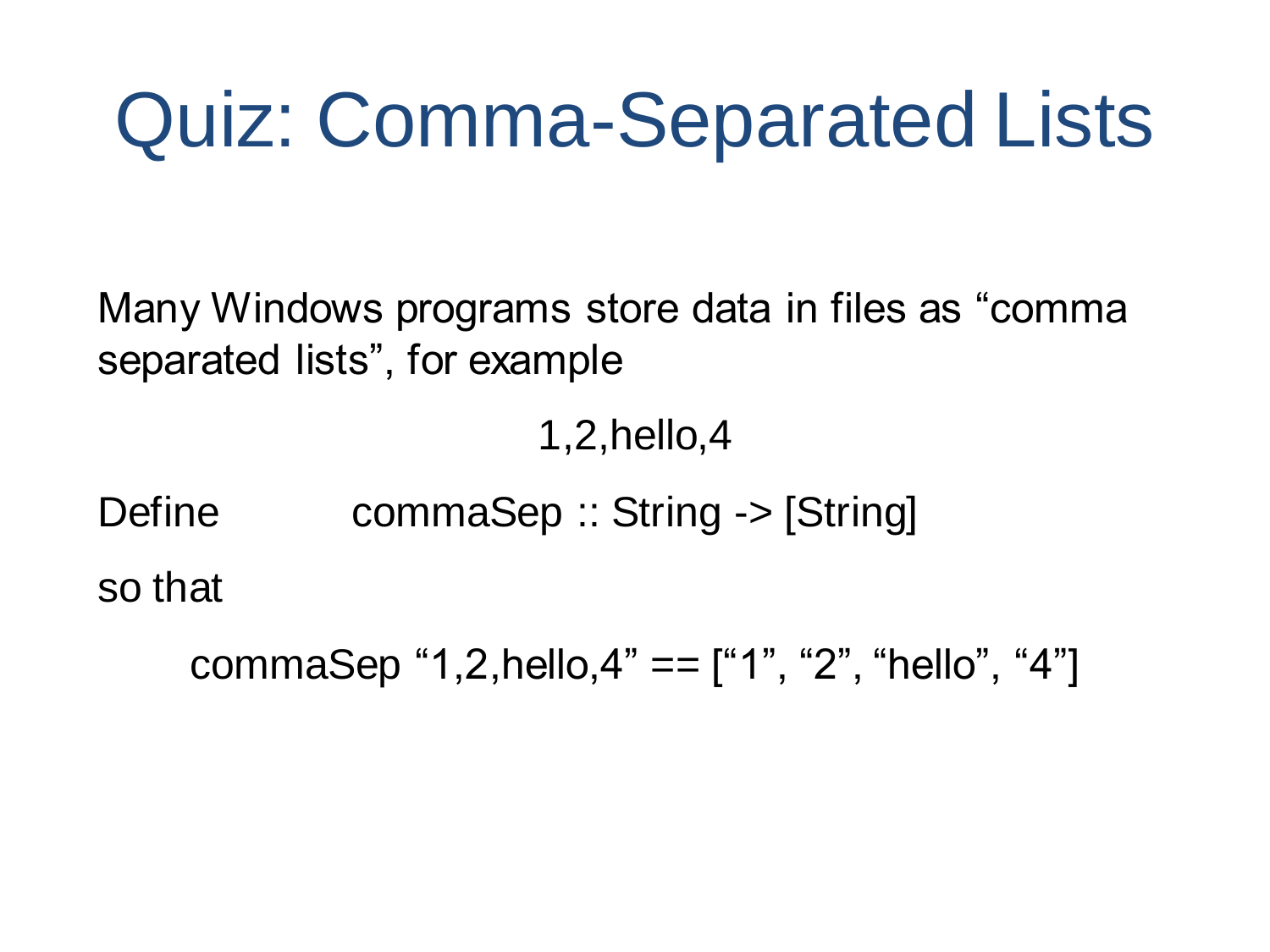## Quiz: Comma-Separated Lists

Many Windows programs store data in files as "comma separated lists", for example

1,2,hello,4

Define commaSep :: String -> [String] so that

commaSep "1,2,hello,4" ==  $[$ "1", "2", "hello", "4"]

commaSep  $xs = segments ( =',') xs$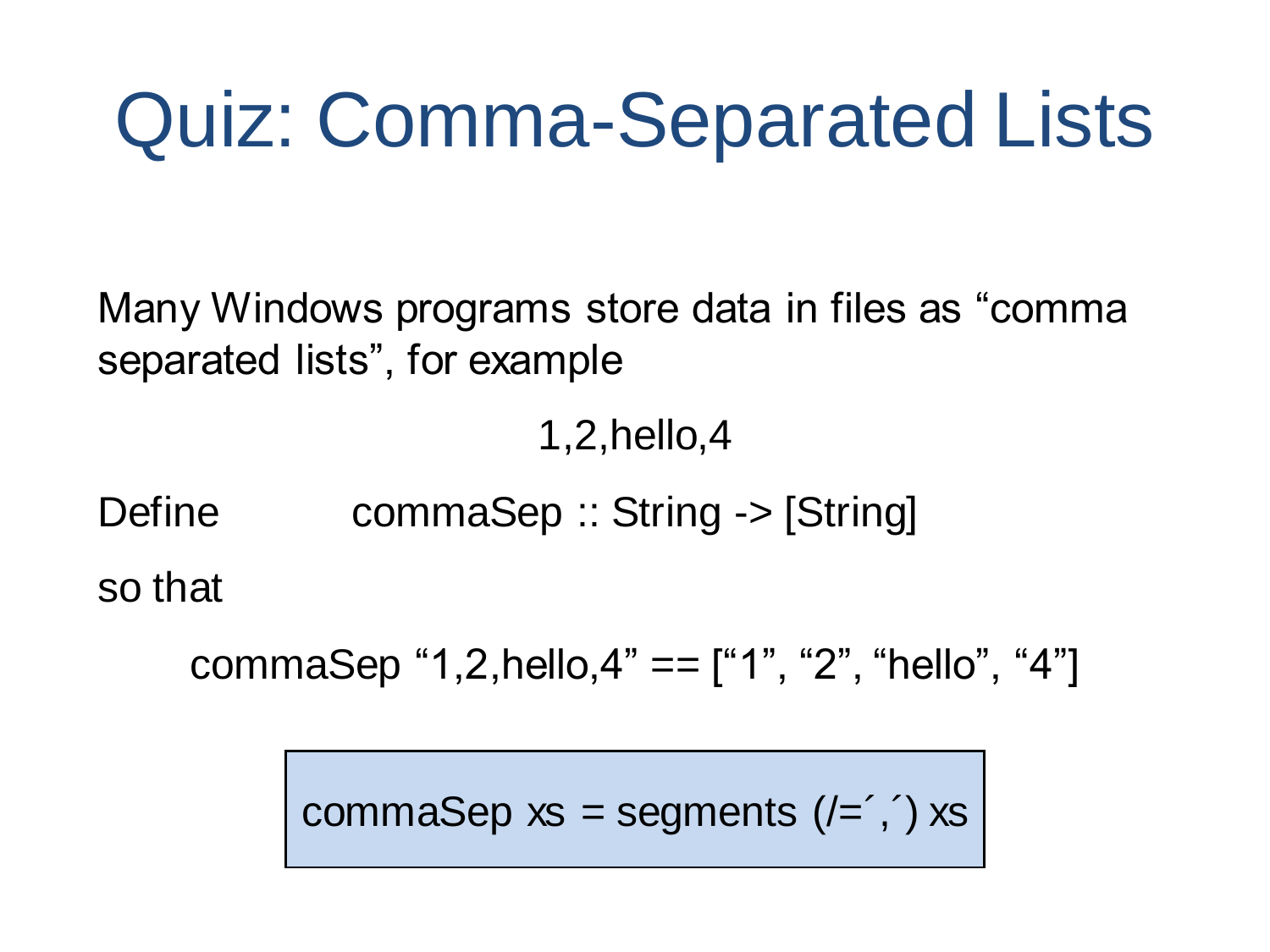# Defining words

We can *almost* define words using segments -- but

segments (not **.** isSpace) "a b" = ["a", "", "b"]

Function composition  $(f, g) x = f(g x)$ 

which is not what we want -- there should be no empty

words.

words  $xs$  = filter  $($ /="") (segments (not . isSpace) xs)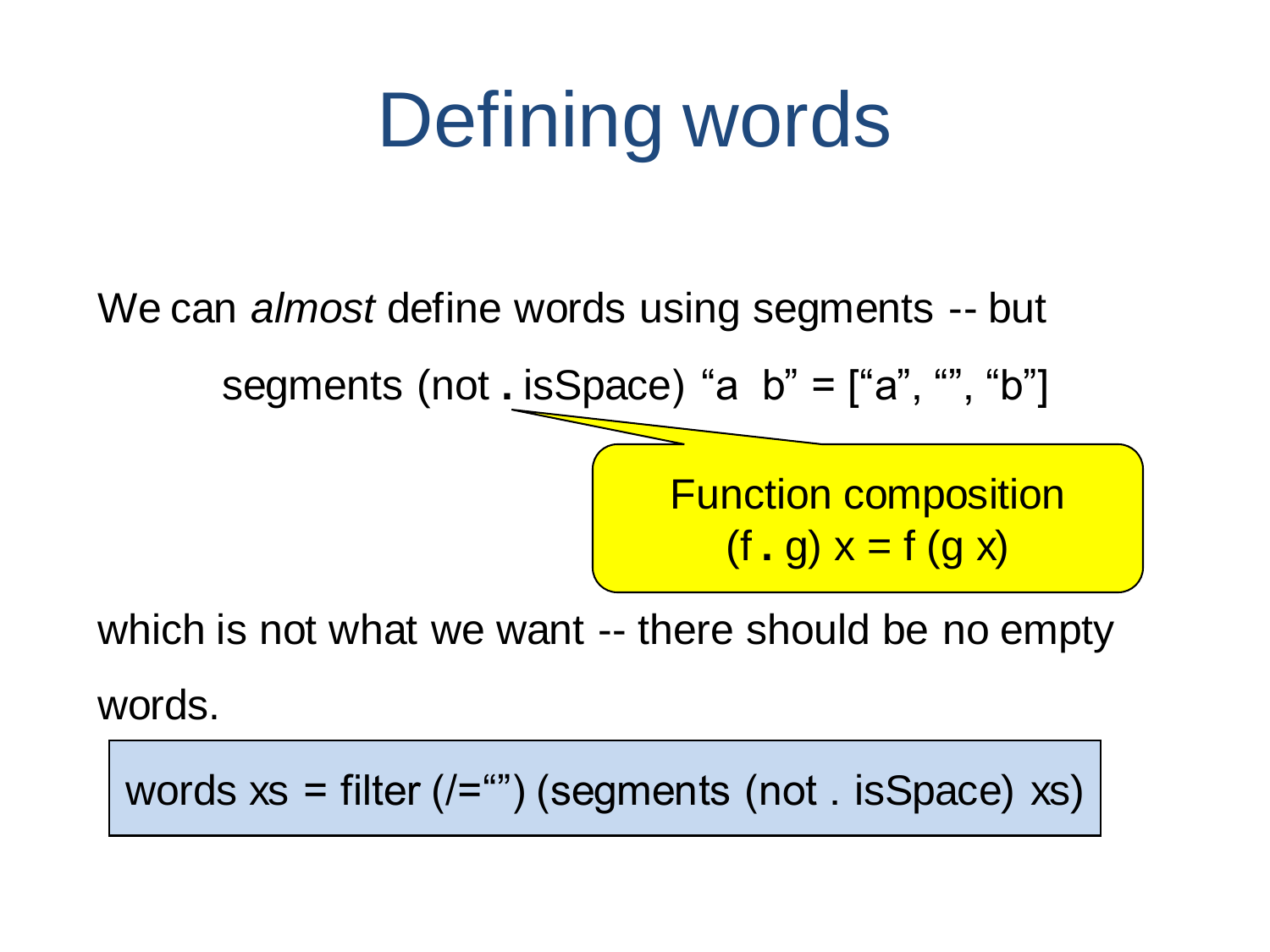### Partial Applications

Haskell has a trick which lets us write down many functions easily. Consider this valid definition:

 $sum = foldr (+) 0$ 

foldr was defined with 3 arguments. It's being called with 2. **What's going on?**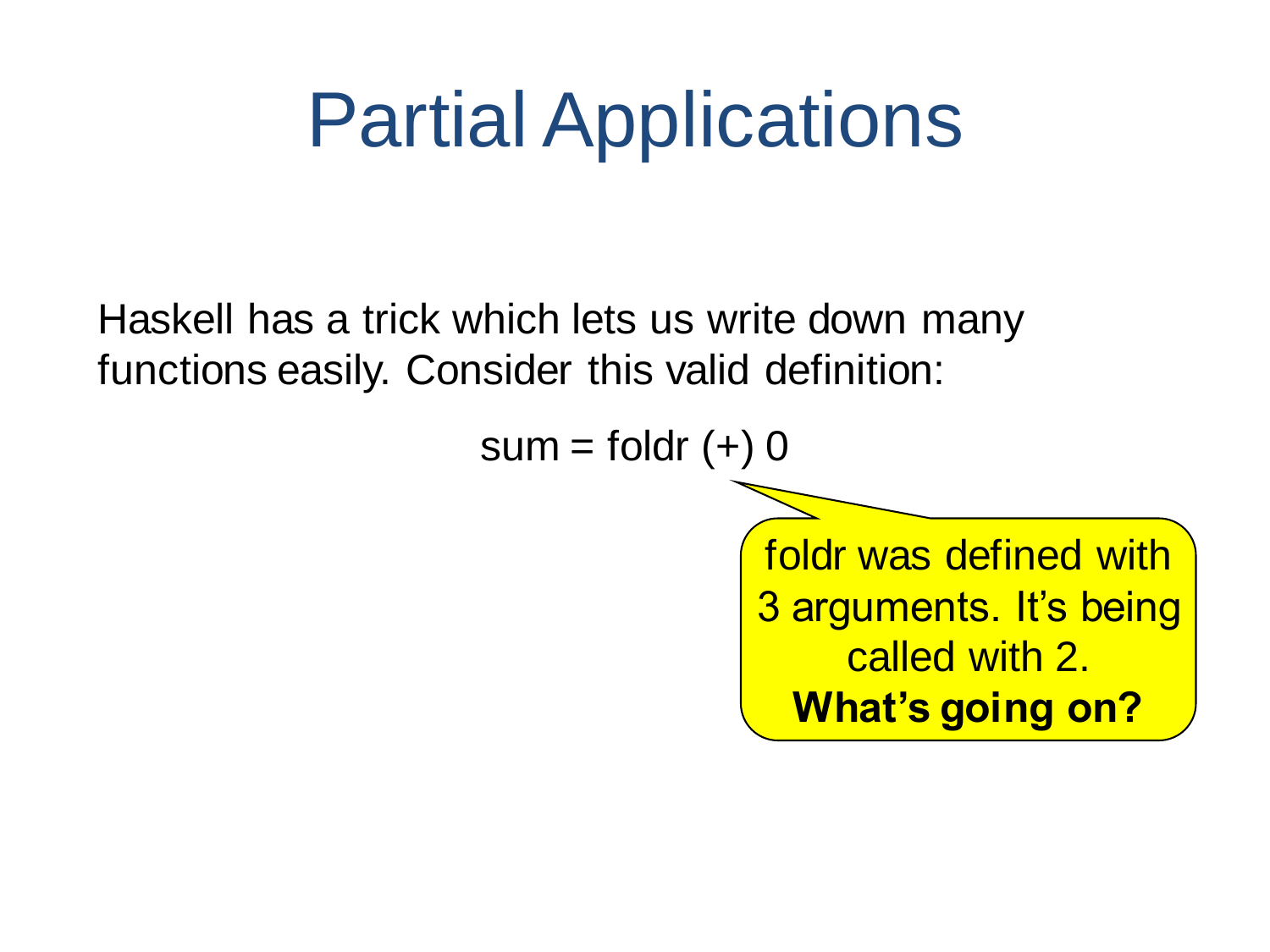### Partial Applications

 $sum = foldr (+) 0$ 

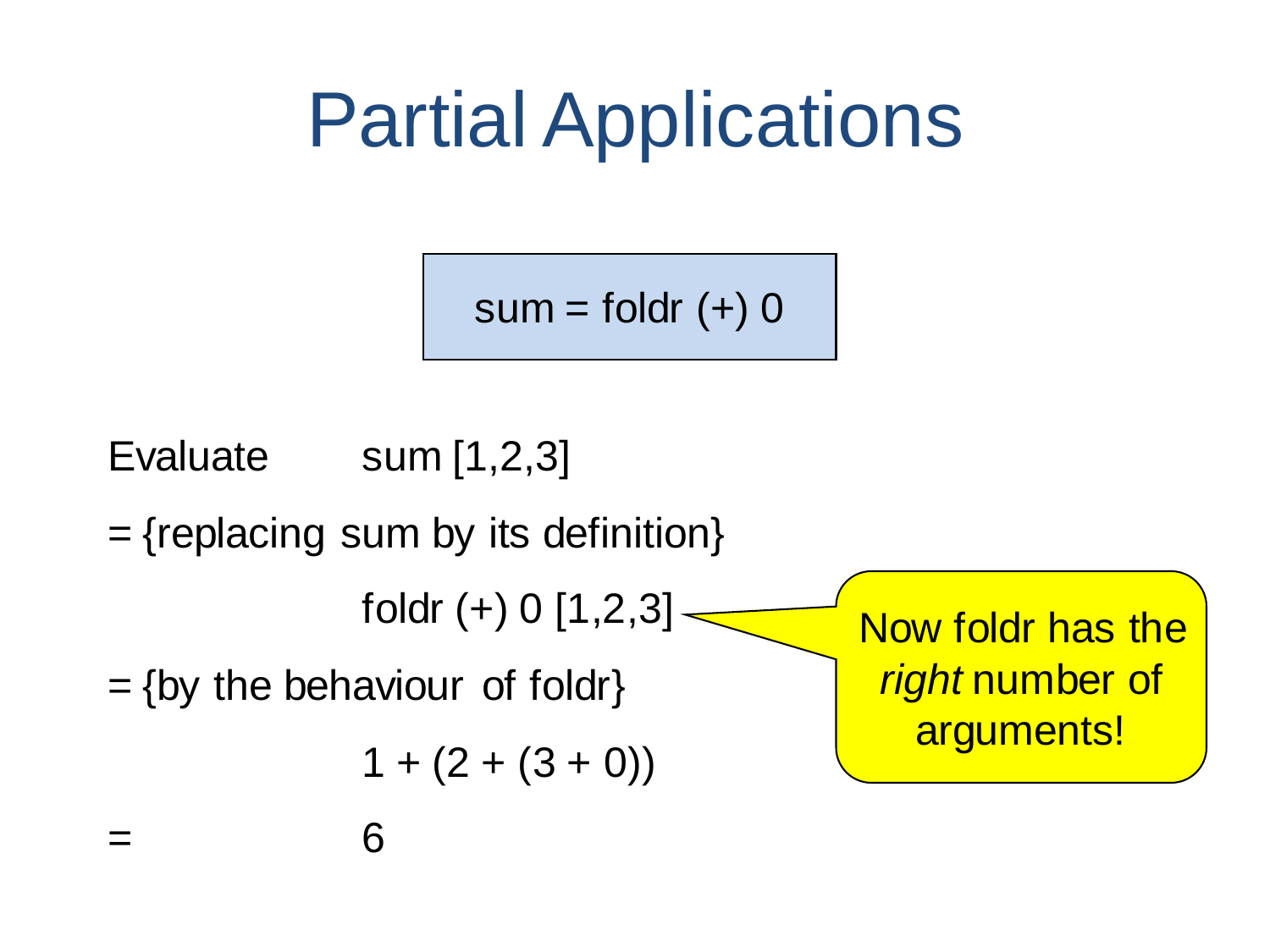### Partial Applications

Any function may be called with fewer arguments than it was defined with.

The result is a *function* of the remaining arguments.

- If  $\therefore$  f ::Int -> Bool -> Int -> Bool
- then  $f$  42 :: Bool  $\rightarrow$  Int  $\rightarrow$  Bool
	- f 42 True :: Int -> Bool
	- f 42 True 42 :: Bool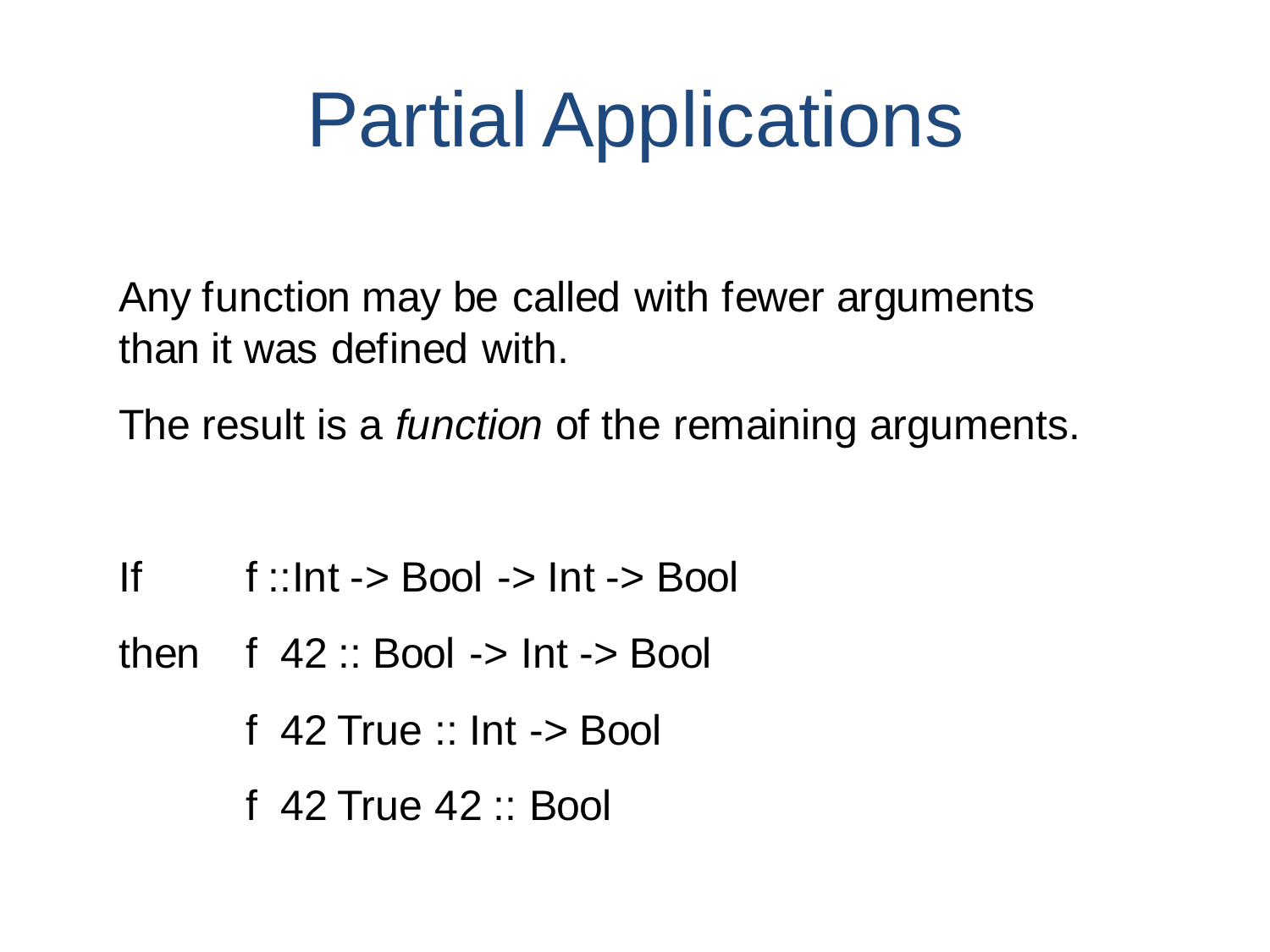#### Bracketing Function Calls and **Types**

We say function application "brackets to the left" function types "bracket to the right"

If  $f$ ::Int -> (Bool -> (Int -> Bool))

then  $f 3 :: Bool \rightarrow (Int -> Bool)$  $(f 3)$  True :: Int  $\rightarrow$  Bool  $((f 3) True) 4 :: Bool$ 

Functions really take only *one* argument, and return (in this case) a function expecting more as a result.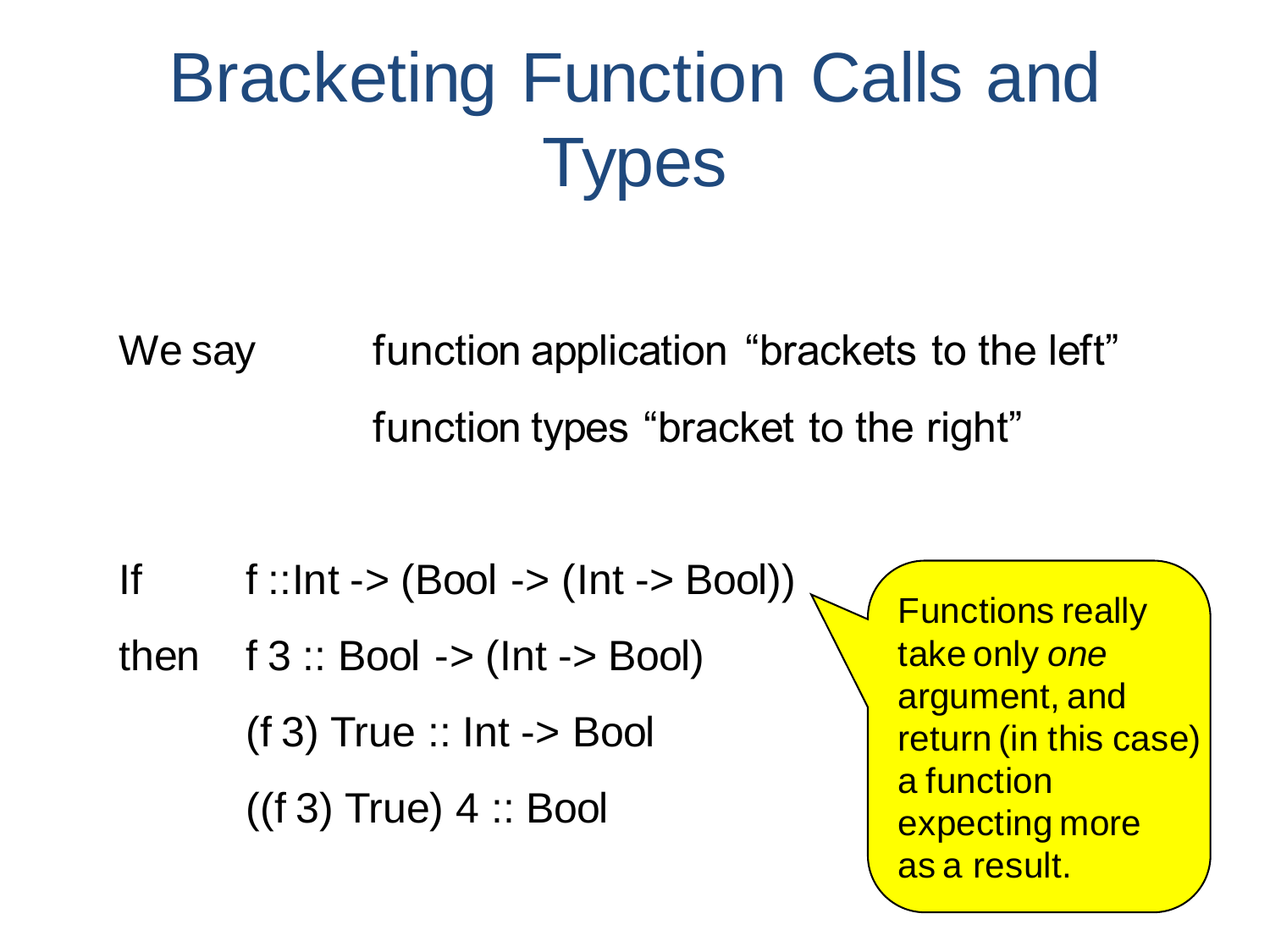#### Designing with Higher-Order **Functions**

•Break the problem down into a series of small steps, each of which can be programmed using an existing higher-order function.

•Gradually "massage" the input closer to the desired output.

•Compose together all the massaging functions to get the result.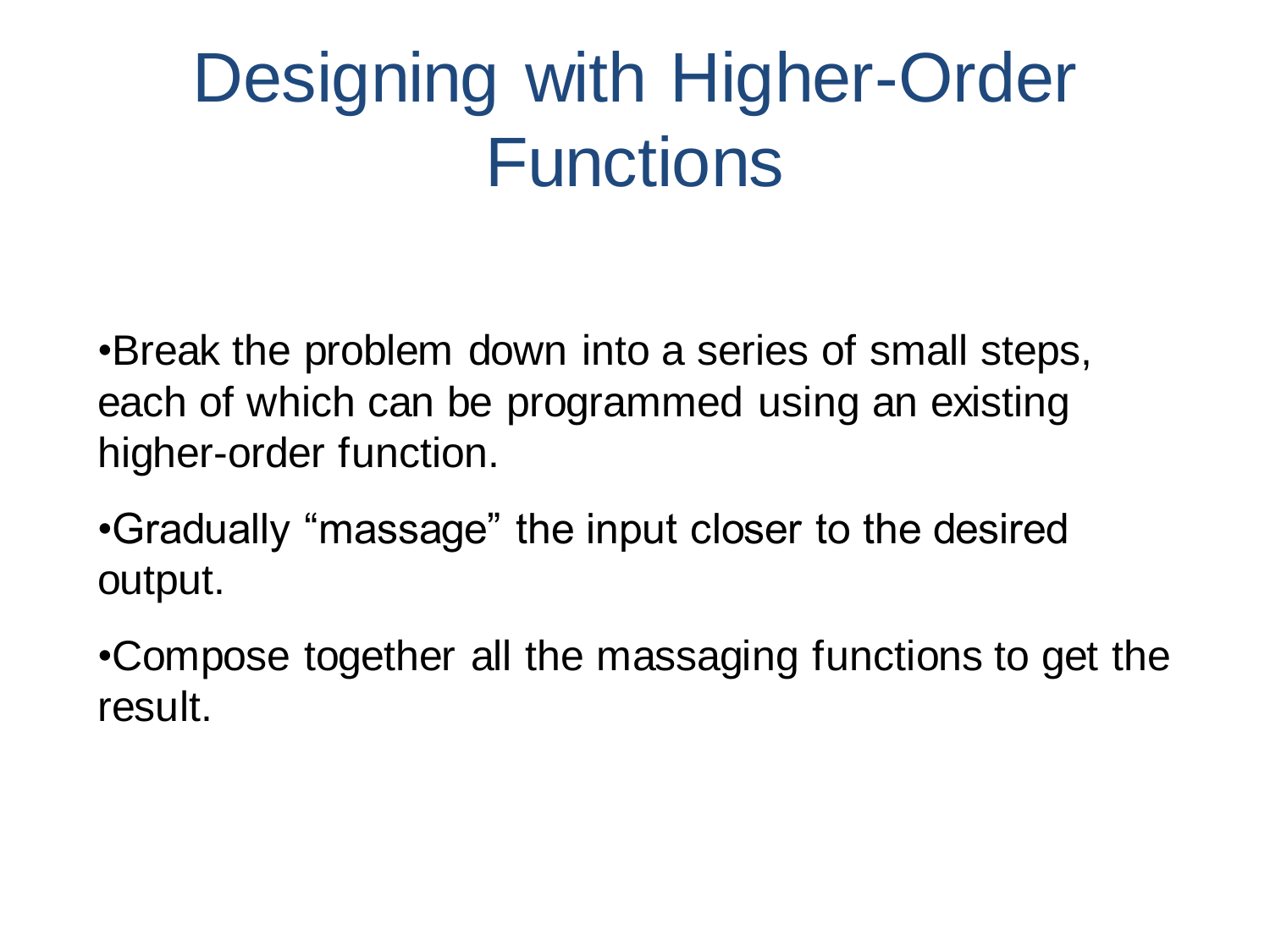# Example: Counting Words

#### **Input**

A string representing a text containing many words. For example

"hello clouds hello sky"

#### **Output**

A string listing the words in order, along with how many times each word occurred.

"clouds: 1\nhello: 2\nsky: 1"

clouds: 1 hello: 2 sky: 1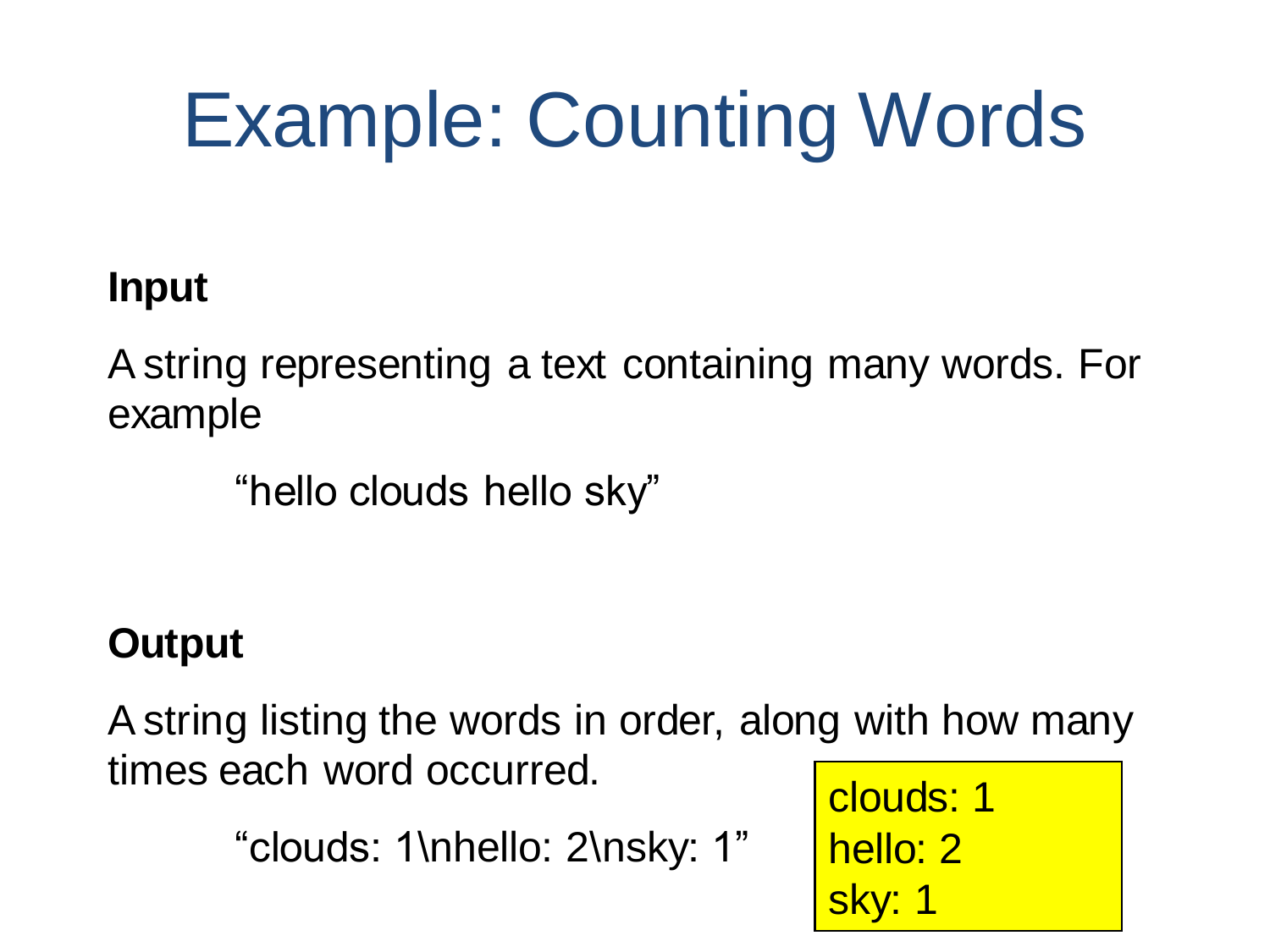#### Step 1: Breaking Input into Words

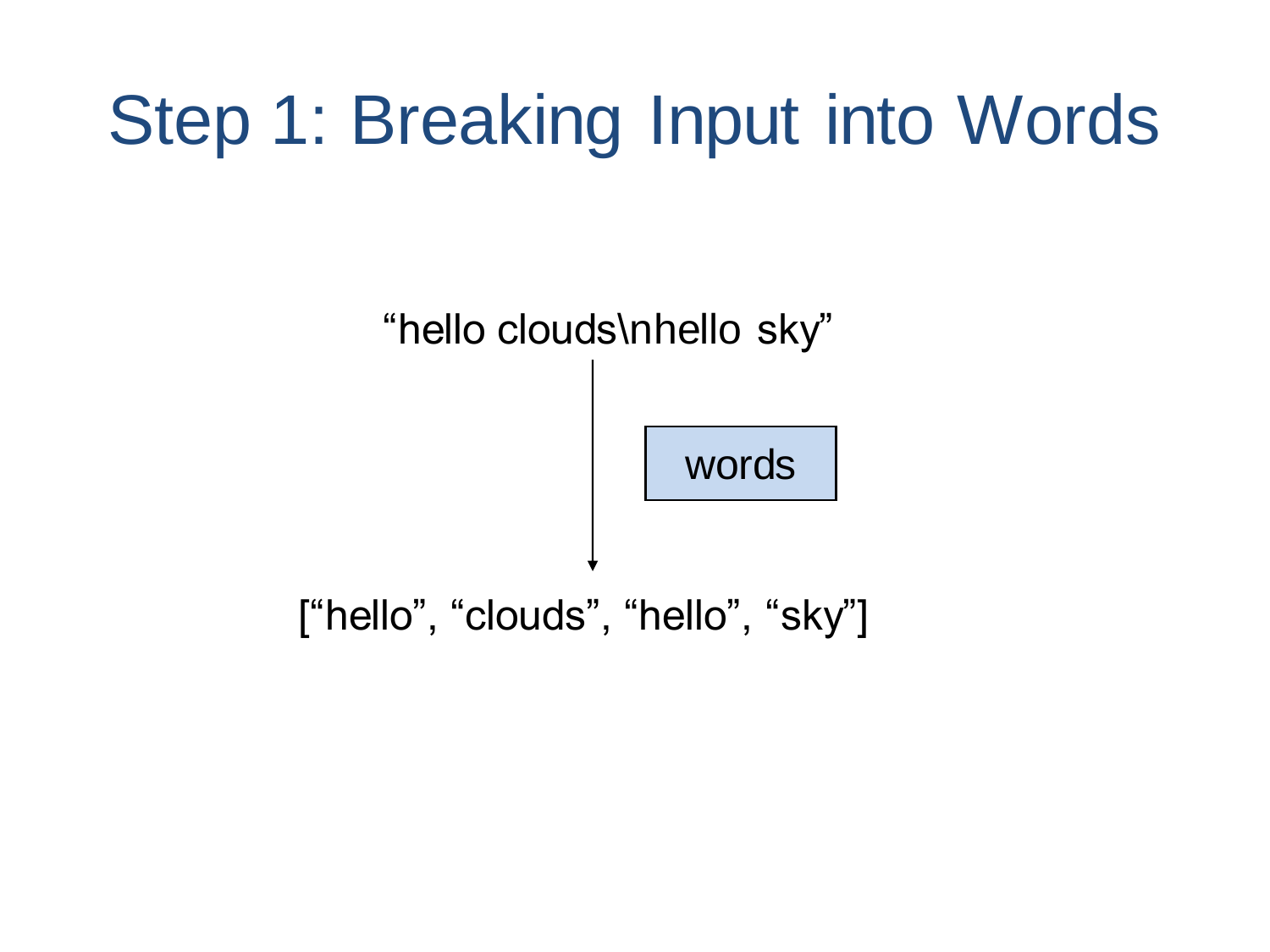## Step 2: Sorting the Words

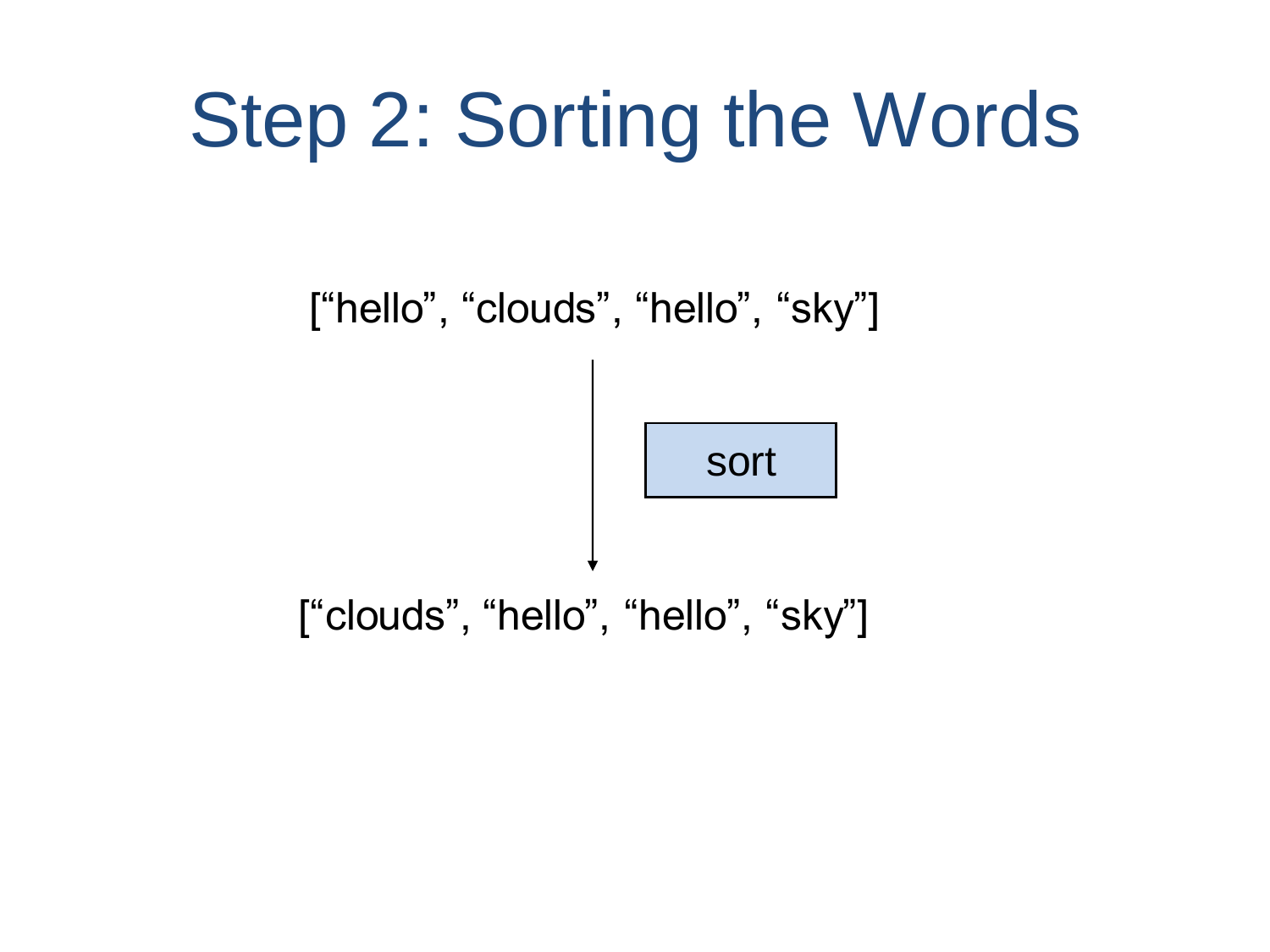#### Digression: The groupBy Function

groupBy ::  $(a \rightarrow a \rightarrow B)$  ->  $[a] \rightarrow |[a]]$ 

groupBy p xs breaks xs into segments  $[x1, x2$ ...], such that p  $x1$  xi is True for each xi in the segment.

groupBy  $(<)$  [3,2,4,3,1,5] = [[3], [2,4,3], [1,5]] groupBy  $(==)$  "hello" = ["h", "e", "ll", "o"]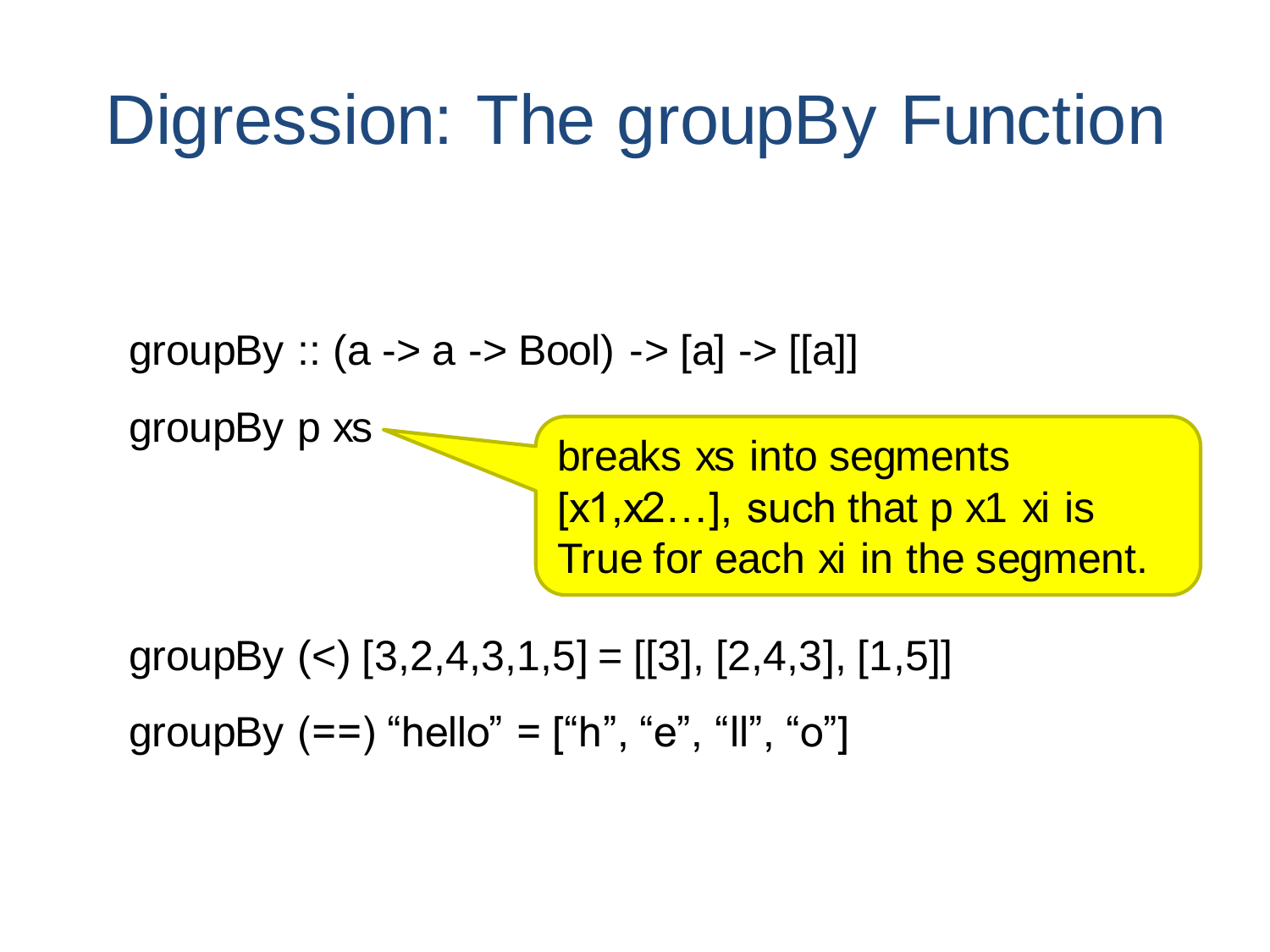# Step 3: Grouping Equal Words

["clouds", "hello", "hello", "sky"]

 $\boxed{\text{groupBy} (=)}$ 

[["clouds"], ["hello", "hello"], ["sky"]]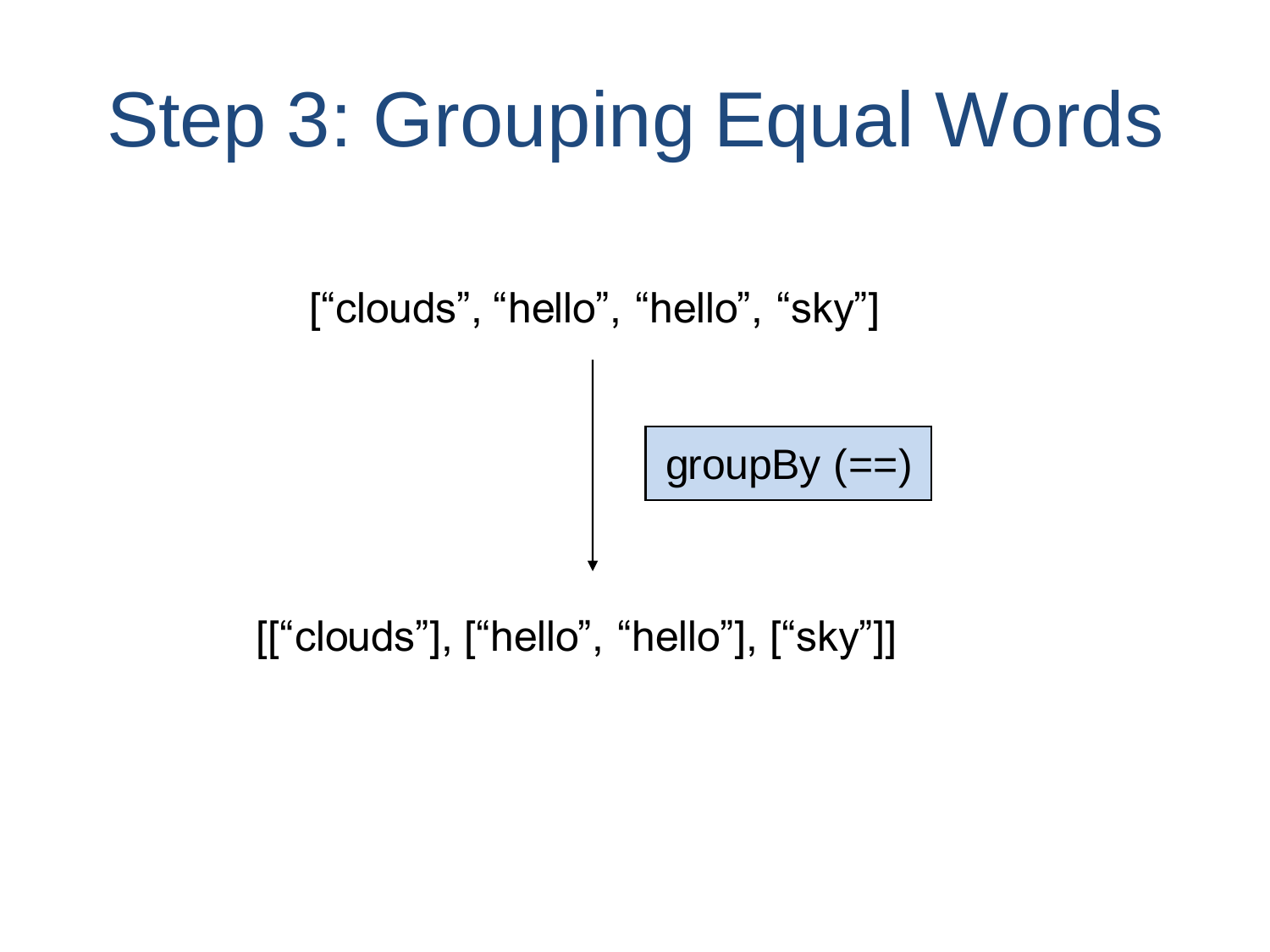### Step 4: Counting Each Group

[["clouds"], ["hello", "hello"], ["sky"]]

map ( $\lambda$ ws -> (head ws, length ws))

[("clouds", 1), ("hello", 2), ("sky", 1)]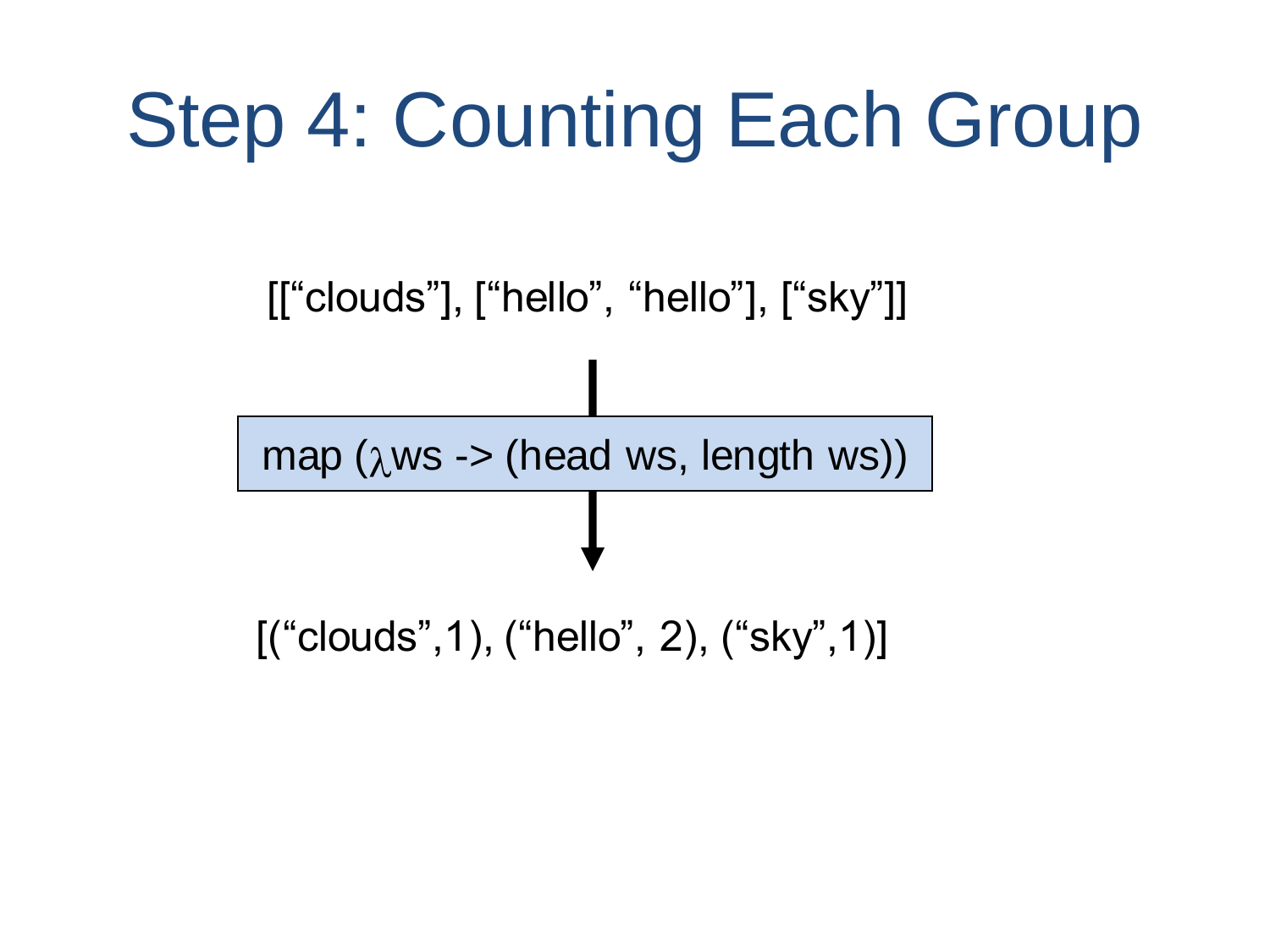# Step 5: Formatting Each Group

[("clouds", 1), ("hello", 2), ("sky", 1)]

 $map (\lambda(w,n) \rightarrow w++$  ": " ++ show n)

["clouds: 1", "hello: 2", "sky: 1"]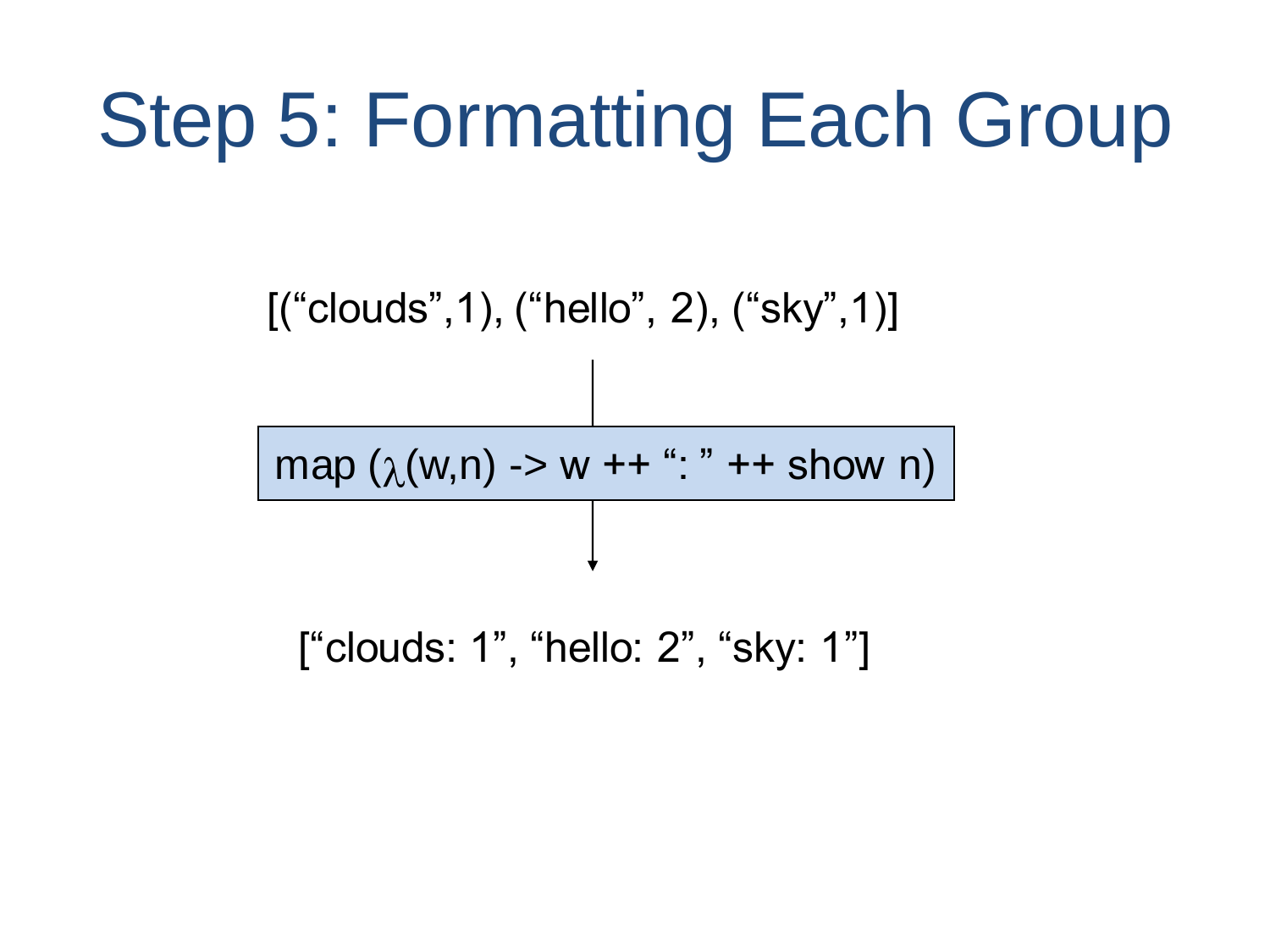### Step 6: Combining the Lines



"clouds: 1\nhello: 2\nsky: 1\n"

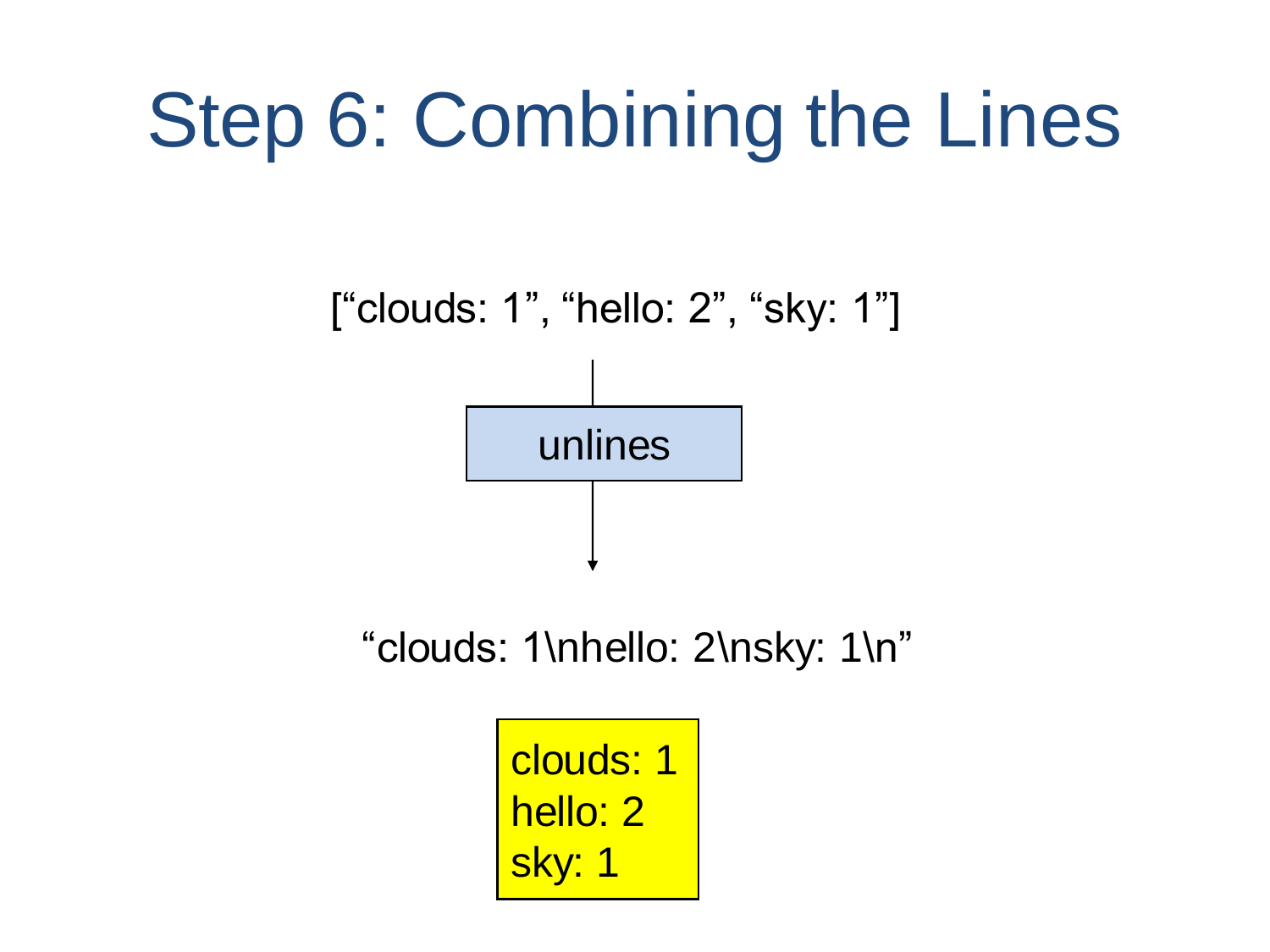#### The Complete Definition

countWords :: String -> String

countWords = unlines

- **.** map  $(\lambda(w,n)-\lambda w++"$ : "++show n)
- **.** map  $(\lambda$ ws->(head ws, length ws))
- **.** groupBy (==)
- **.** sort
- **.** words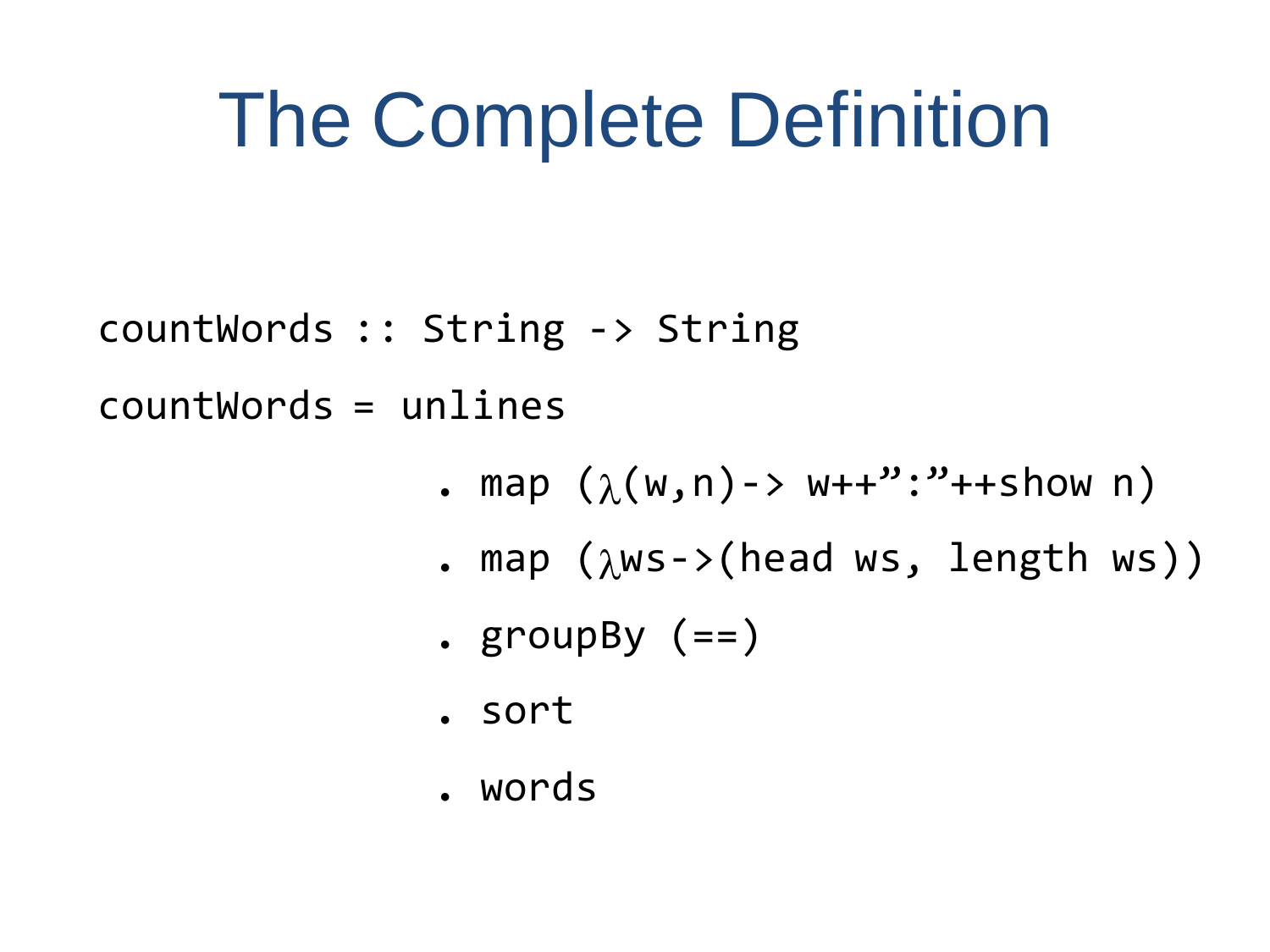### Quiz: A property of Map

map ::  $(a -> b) -> [a] -> [b]$ 

Can you think of a property that merges two consecutive uses of map?

prop\_MapMap :: (Int -> Int) -> (Int -> Int) -> [Int] -> Bool prop\_MapMap f g  $xs =$ map  $f$  (map  $g$   $xs$ ) == map  $(f, g)$   $xs$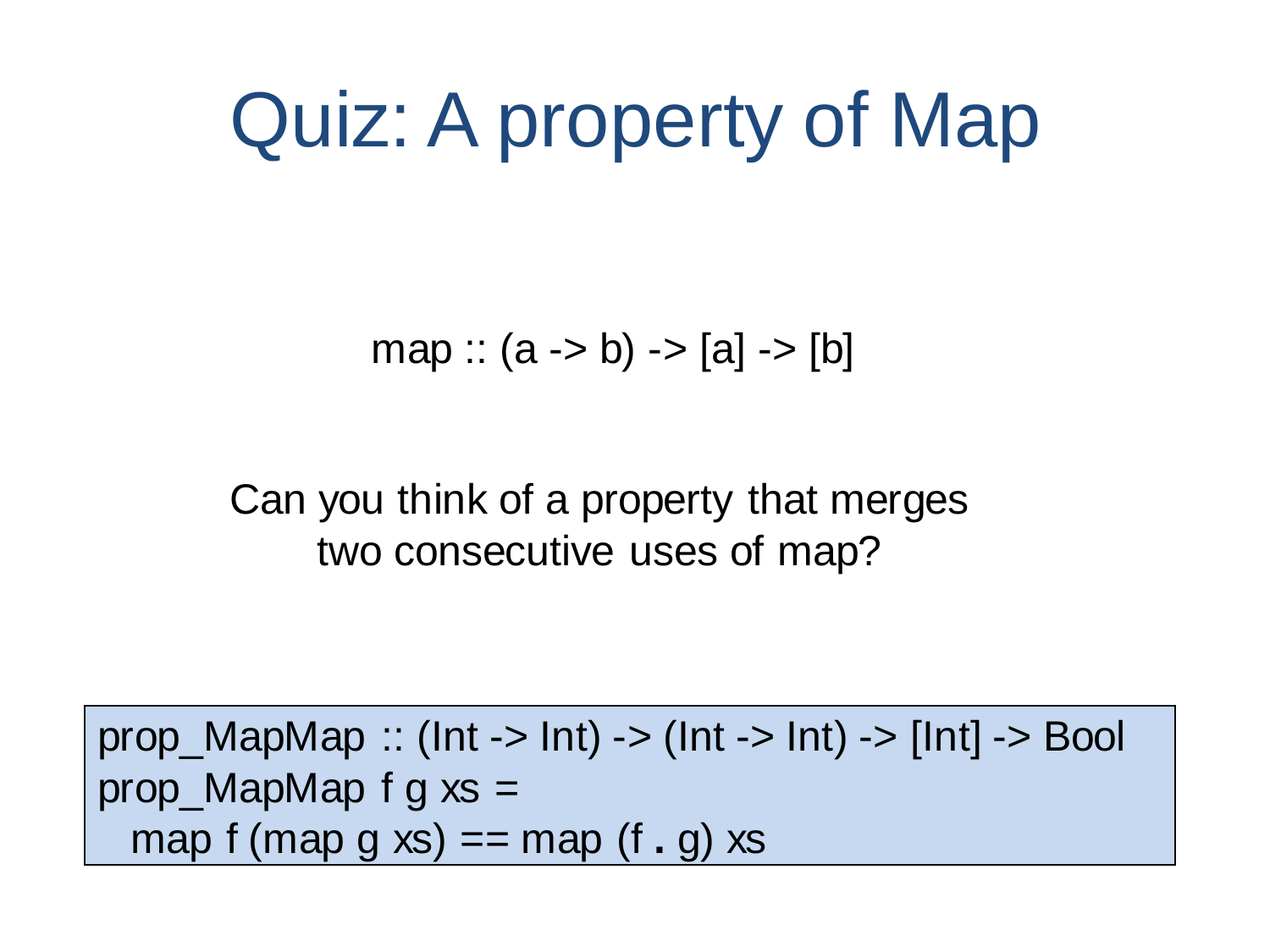### The Optimized Definition

countWords :: String -> String countWords

- = unlines
- . map  $(\lambda$ ws-> head ws ++ ":" ++ show(length ws))
- **.** groupBy (==)
- **.** sort
- **.** words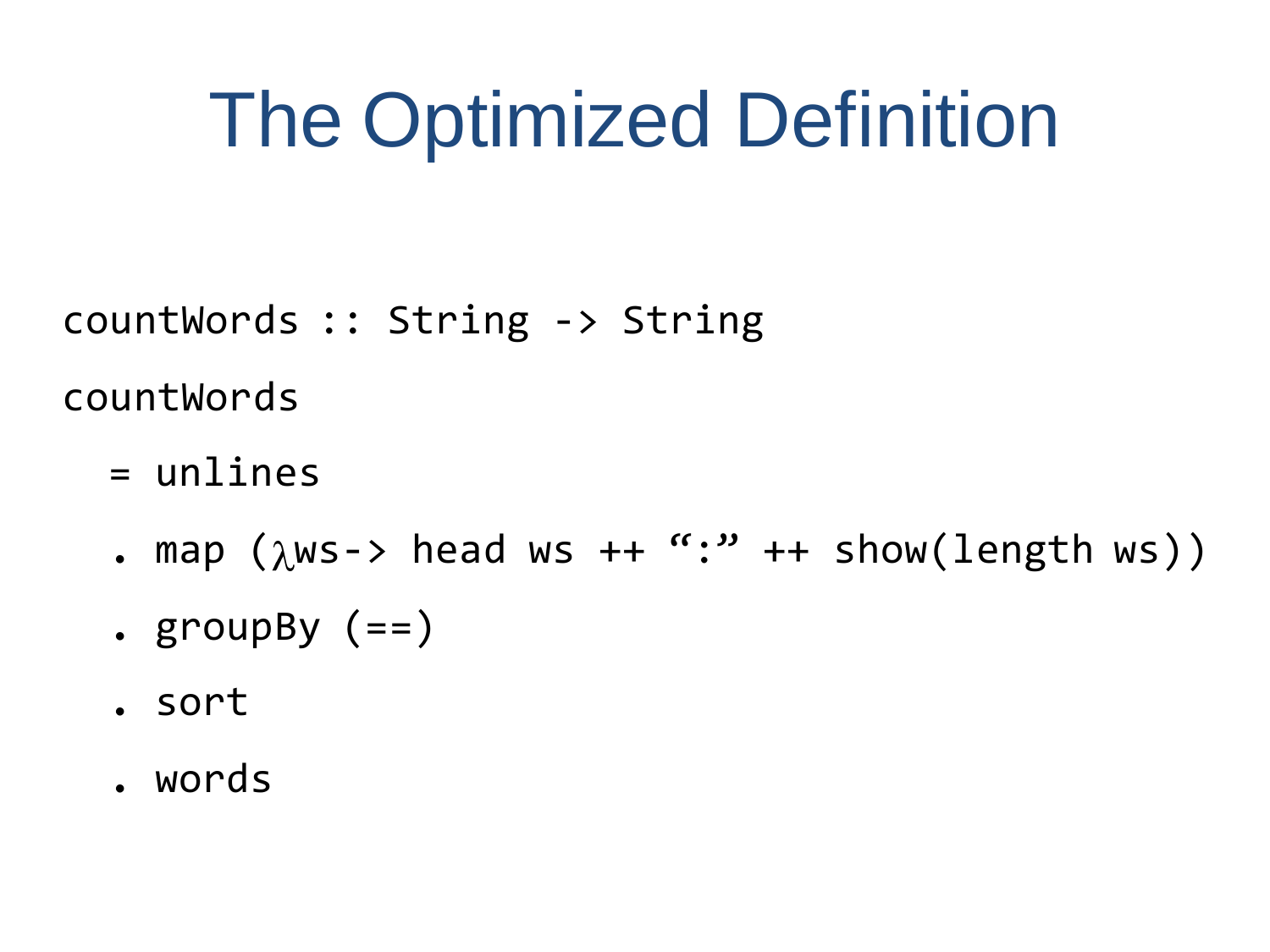#### Where Do Higher-Order Functions Come From?

• Generalise a repeated pattern: define a function to avoid repeating it.

• Higher-order functions let us abstract patterns that are *not exactly the same*, e.g. Use + in one place and \* in another.

• **Basic idea**: name common code patterns, so we can use them without repeating them.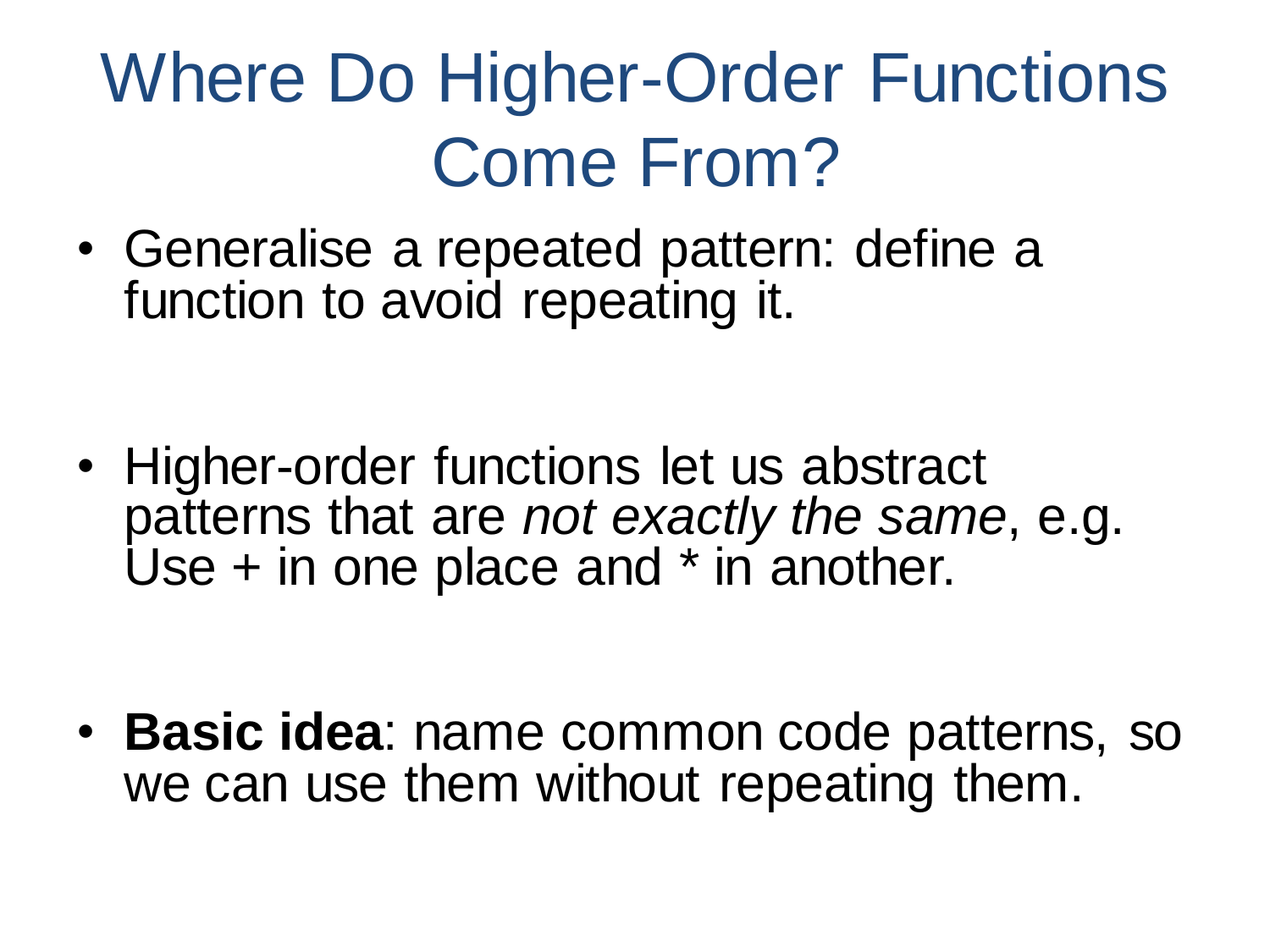#### Must I Learn All the Standard Functions?

#### Yes and No…

- **No**, because they are just defined in Haskell. You can reinvent any you find you need.
- **Yes**, because they capture very frequent patterns; learning them lets you solve many problems with great ease.

*"Stand on the shoulders of giants!"*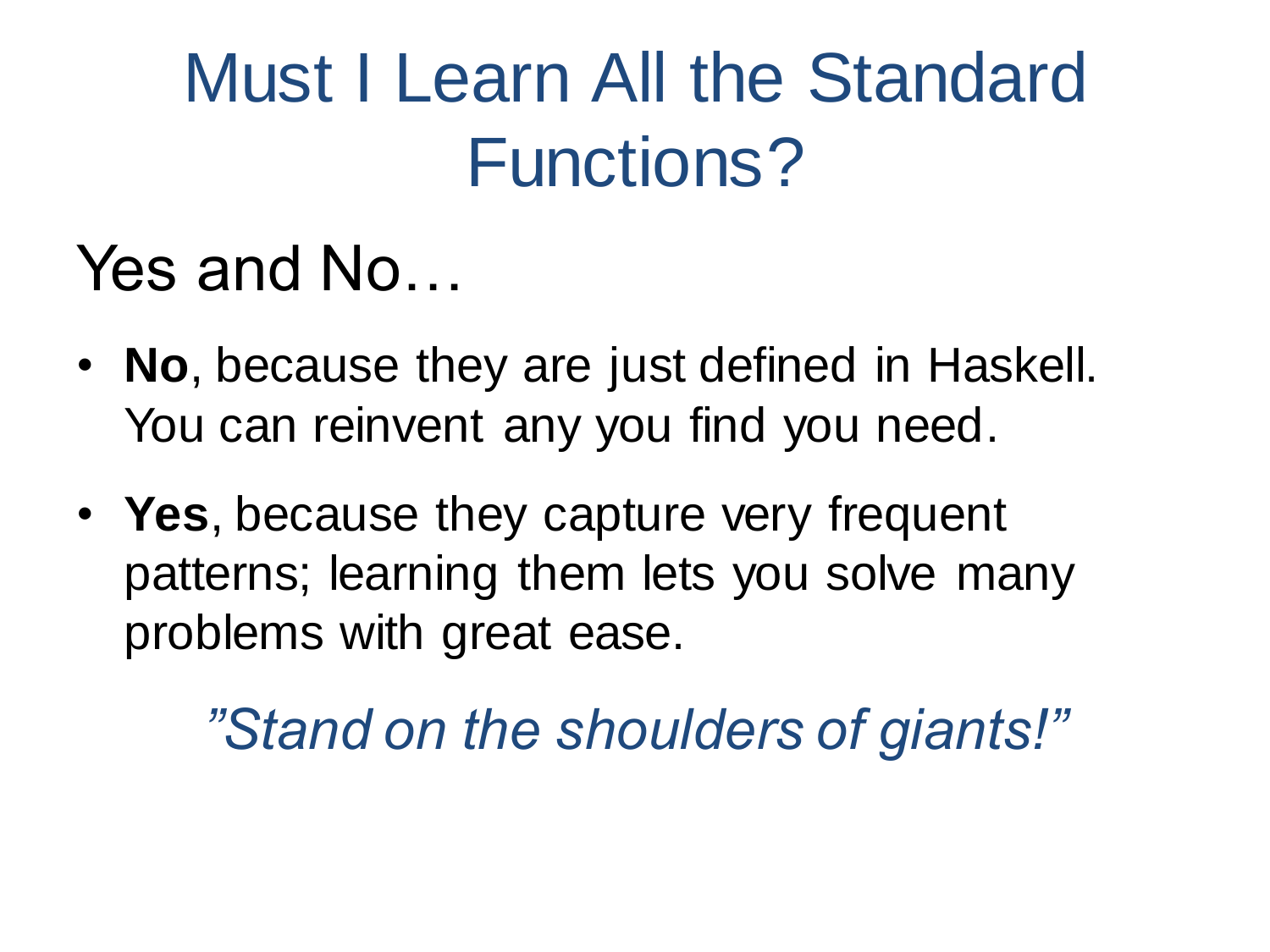#### Lessons

- Higher-order functions take functions as parameters, making them *flexible* and useful in very many situations.
- By writing higher-order functions to capture common patterns, we can reduce the work of programming dramatically.
- $\lambda$ -expressions, partial applications, function composition and sections help us create functions to pass as parameters, without a separate definition.
- Haskell provides many useful higher-order functions; break problems into small parts, each of which can be solved by an existing function.